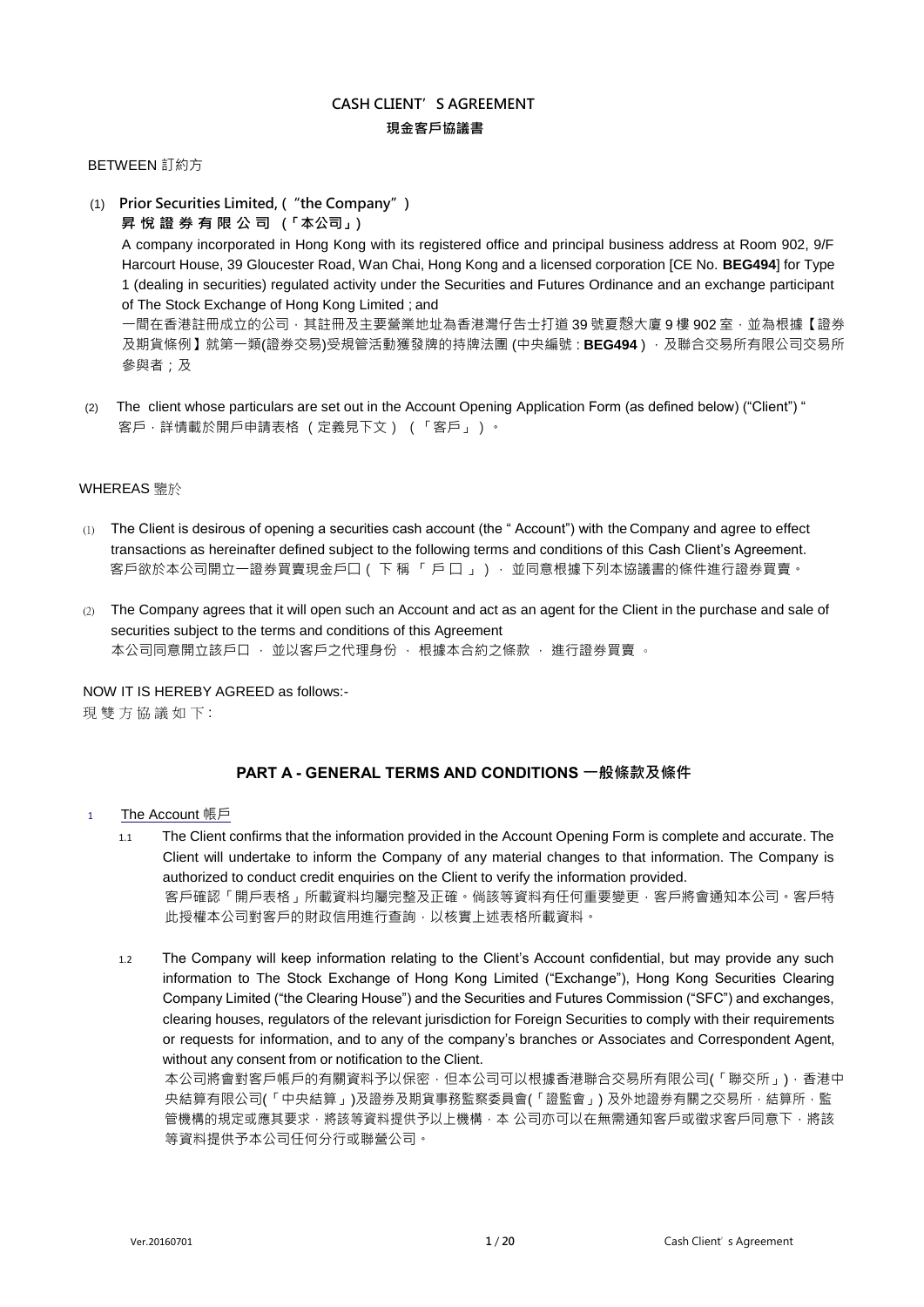## <sup>2</sup> Laws and Regulations 法例及規則

All transactions in securities which the Company effects on the Client's instructions ("Transaction") shall be effected in accordance with all laws, rules and regulatory directions applying to the Company. This includes the rules of SFC and the Exchange and of the Clearing House. All actions taken by the Company in accordance with such laws, rules and directions shall be legally binding on the Client. For the Transaction in relation to Foreign Securities, the Company shall effect on the Transaction in accordance with all relevant laws, rules and regulatory directions in the relevant jurisdiction applicable to the Company and/or the Transaction.

本公司按客戶的指示而進行的一切證券交易(「交易」),須根據適用於本公司的一切法例、規則和監管指示的規定而進 行。這方面的規定包括證監會、聯交所及中央結算的規則。本公司根據該等法例、規則及指示而採取的所有行動均對客戶 具有法律約束力。有關外地證券,本公司將以有關法律,規則 及監管指令以完成該等交易。

## <sup>3</sup> Authority 授權

3.1 The Client (in the case of a corporation) authorizes the Authorized Persons to represent the Client in all matters in relation to all Transactions with the Company and to sign on the Client's behalf all Agreements and documents relating to the Account and its operation, including this Agreement. All such documents and Instructions shall be absolutely and conclusively binding on the Client. The Client agrees that the Company is entitled to act on the Instructions of the Authorized Persons until the Client notifies the Company in writing that the authorization has been revoked or varied.

客戶(此處指公司客戶) 授權予授權人士在與本公司進行的所有交易事務中代表客戶,及代表客戶簽署與帳戶及 其操作相關的所有協議和文件。所有這類文件和指示對客戶有絕對的、最終的約束力。客戶同意本公司有權依據人 士的指示行動,直到客戶書面通知本公司撤銷或變更該授權 為止。

3.2 If the Client (in case of an individual) wishes to appoint Authorized Persons, the Client shall in addition to completing the Account Opening Form, furnish to the Company a duly executed power of attorney or other similar instrument of appointment in a form prescribed by or acceptable to the Company. The Client agrees that the Company is entitled to act on the Instructions of the Authorized Person until the Client notifies the Company in writing that the power of attorney has been revoked or varied. 如果客戶(此處指個人客戶) 要指定獲授權人士,則客戶在填寫完開戶表格之外,還要以本公司規定或可接受的格式向 本公司提交正式簽署的授權書或類似的委任文件。客戶同意本公司有權依據獲授權人士的指示行動,直到客戶書

面通知本公司撒銷或變更該授權為止。

3.3 The Client acknowledges and agrees that the Client retains full responsibility for all Transactions and the Company is responsible only for the execution, clearing and carrying of Transactions and has no responsibility or obligation regarding any conduct, action, representation or statement of any introducing firm, investment adviser or third party in connection with the Account or any Transaction therein. In relation to Transactions entered by the Client not as a result of the Company's recommendation or solicitation, the Company is not responsible to the Client with respect to the suitability of the Transaction. Nor is the Company responsible for the profitability, tax, legal or accounting consequences of any Transactions. 客戶承認並同意,客戶對所有交易負有完全的責任,本公司只對交易的執行、結算和進行負責,本公司對於與

帳戶或交易有關的介紹公司、投資顧問或其他第三方的任何操守、行動、陳述或聲明概不承擔義務和責任。本公司 亦不會對任何交易盈利、稅項、法律和會計的後果承擔責任。

- 3.4 Any advice or information provided by the Company, its directors, officers, employees or agents, whether or not solicited, shall not constitute an offer to enter into a transaction, or an investment recommendation. The Client independently and without reliance on the Company, makes its own judgment on Transactions. 由本公司、本公司的董事、高級職員、僱員或代理人提供的任何意見或資料(不論是否被要求的) 都不應構成進行交易 的要約或投資的建議。客戶應獨立地並且不依賴本公司,作出其本身的交易的判斷。
- 3.5 The Client authorizes the Company to instruct such Correspondent Agent as the Company may in its absolute discretion select to execute Transactions and acknowledges that the terms of business of such Correspondent Agent and the rules of any Exchange and Clearing House (including the same outside Hong Kong) on and through which such Transactions are executed and settled shall apply to such Transactions and shall be binding on the Client.

客戶授權本公司可經由有絕對酌情權下選擇的業務代理執行交易;客戶確認該業務條款及進行交易及結算的任 何交易所與結算所(包括外地有關機構) 的規則將適用於這類交易,並對客戶具有約束力。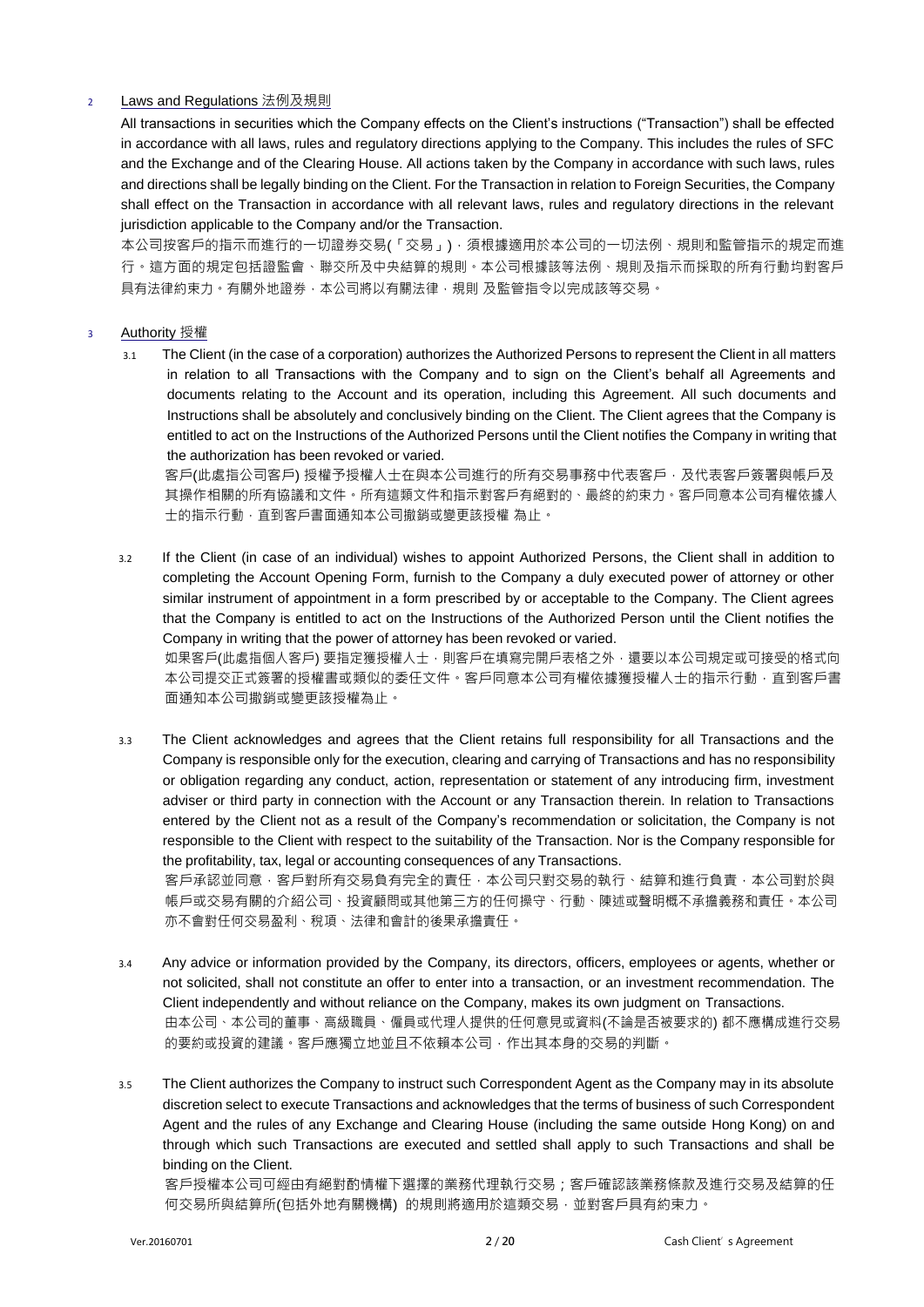#### <sup>4</sup> Transaction 交易

- 4.1 The Company will act as the Client's agent in effecting Transaction unless the Company indicates in the statement or confirmation relevant to such Transaction that the Company is acting as principal. For the avoidance of doubt, in the case in any trading of Foreign Securities, the Company will be maintaining an omnibus account with the Correspondent Agents. 除本公司(在結單或其他確認單據內)註明以自己本身名義進行交易外,本公司將以客戶的代理人身份進行交易。 為免生疑問,有關外地證券的交易,本公司將與業務代理設立綜合帳戶。
- 4.2 The Client agrees that the Client will only place sale orders with the Company in respect of securities which the Client presently owns. 客戶同意只會就客戶當時實際擁有的證券向本公司發出沽售指令。
- 4.3 On all Transactions, the Client will pay the Company's fee, commissions, charges and disbursements incurred by the Company, as notified to the Client, as well as applicable levies, trading fee and clearing fee imposed by the SFC, the Exchange and the Clearing House, as the case may be, and all applicable stamp duties. The Company may deduct such commissions, charges, levies, trading fee, clearing fee and stamp duties from the Account.

客戶會就所有交易支付本公司通過客戶的佣金和所有收費,繳付證監會、聯交所、中央結算的適用交易徵費、交 易費及結算費,並繳納所有有關的印花稅。本公司可以從帳戶中扣除該等佣金、收費、交易徵書、交易費、結算 費及印花稅項。

- 4.4 Unless otherwise agreed, in respect of each Transaction, unless the Company is already holding cash or securities on behalf of the Client to settle the Transaction, the Client will 就每一宗交易,除另有協議外或除非本公司已代表客戶持有現金或證券以供交易交收之用,否則客戶將會在本公司 就該項交易通知客戶的期限之前,
	- (1) pay the Company cleared funds or deliver to the Company securities in deliverable form or 向本公司交付可即時動用的資金或可以支付的證券,或
	- (2) otherwise ensure that the Company has received such funds or securities 以其他方式確保本公司收到此等資金或證券。

by such time as the Company has notified the Client in relation to that Transaction. If the Client fails to do so, the Company may

倘客戶未能這樣做,本公司可以

- (1) in the case of a purchase Transaction, sell the purchased securities; and (如屬買入交易) 出售買 入的證券;及
- (2) in the case of a sale Transaction, borrow and/or purchase securities in order to settle the Transaction. (如屬賣出交易) 借入及/或買入證券以進 行交易的交收。
- 4.5 The Client will be responsible to the Company for any losses and expenses resulting from the Client's settlement failures.

客戶將會負擔本公司因客戶未能進行交收而引起的任何損失及開支。

4.6 The Client agrees to pay interest on all overdue balance (including interest (which the interest rate shall be at a percentage above HKD Prime Rate of our Company designated bank arising after a judgment debt is obtained against the Client) at such rates and on such other terms as the Company has notified the Client from time to time.

客戶同意就所有逾期未付款項 (包括對客戶裁定的欠付債務所引起的利息(用以計算之利率應高於本公司指定銀 行之港元最優惠利率)),按本公司不時通知客戶的利率及其他條款支付利息。

4.7 In the case of a purchase Transaction, if the selling broker fails to deliver on the settlement date and the Company has to purchase securities to settle the Transaction, the Client shall not be responsible to the Company for the costs of such purchase.

就買入交易而言,倘賣方經紀未能於交收日內交付證券,導致本公司須買入證券進行交收,客戶毋須為買入該 等證券的費用向本公司負責。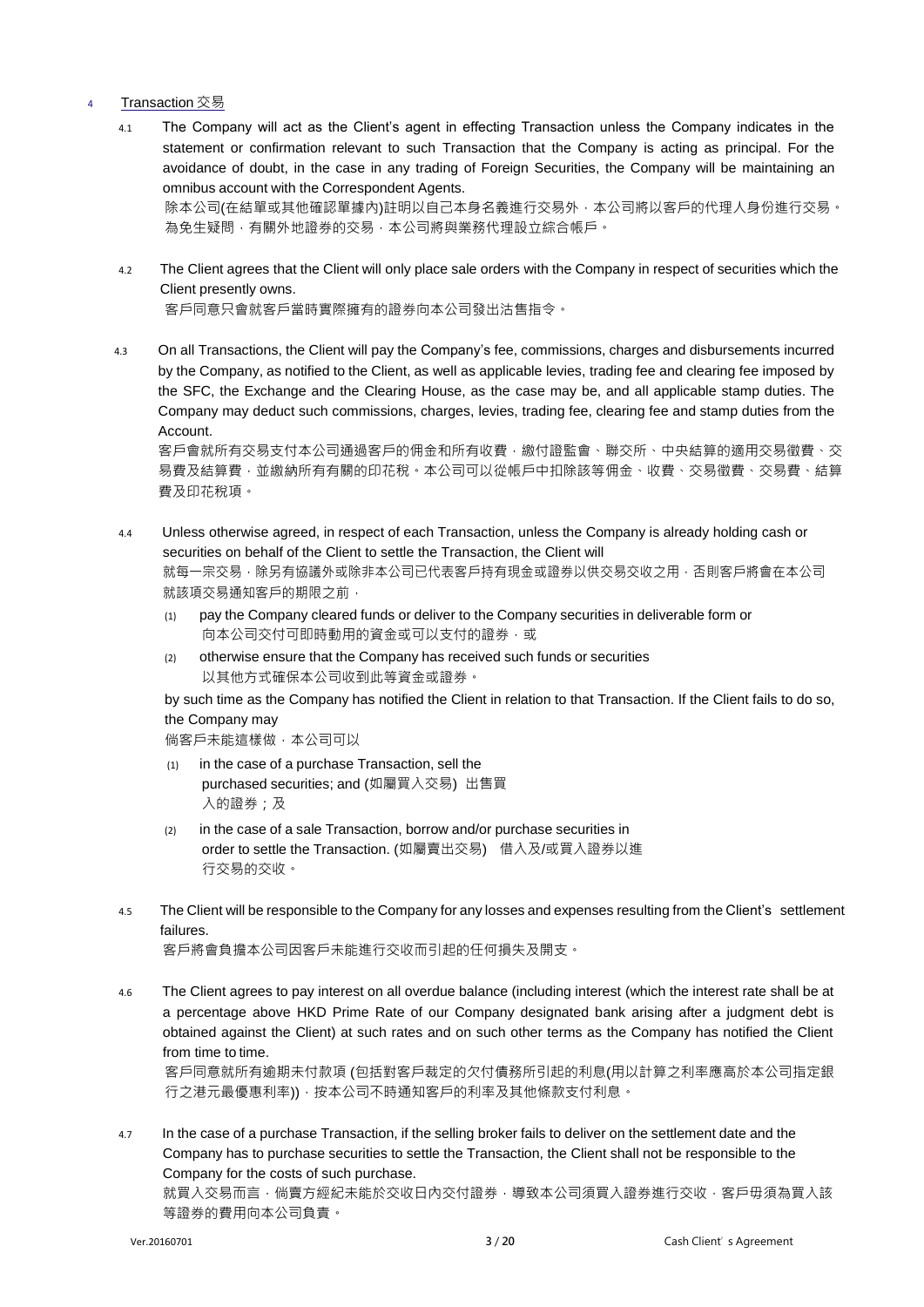4.8 In relation to any Over-the-Counter ("OTC") transactions, including without limitation trading of any New Securities before their listing on the Exchange or Foreign Securities, entered or to be entered into by the Client, the Client acknowledges and agrees that:

客戶就其已進行或將予進行的任何場外 (Over-the-Counter) 交易 (包括但不限制於任何新證券在交易所上市前 的交易或外地證券) 承認及同意:

- subject to Clause 4.1 above and Clause 7.1 below, the Company is acting as an agent for the Client and does not guarantee the settlement of such OTC transactions; 在上述第 4.1 條及下述第 7.1 條的規限下,本公司擔任客戶的代理,並不保證此等場外交易之結算;
- (ii) the Client's orders may be partially executed or not executed at all. Trades executed will be cancelled and void if the relevant security subsequently fails to list on the Exchanges; 客戶的指示可能只有部份執行或全部未能執行。倘有關證券其後無法在交易所上市,已執行的交易將會 被取消及成為無效;
- (iii) in the event that the Client in selling any Securities fails to deliver such Securities, the Company is entitled to purchase in the market (at the prevailing market price) the relevant Securities required for delivery in respect of such sale effected for the Client in order to complete the settlement of the relevant transaction. The Client shall bear all losses arising out of or in connection with such transaction. 如沽出證券的客戶無法交付此等證券,本公司有權為客戶就此項已進行的銷售在市場購入相關的證券(以 當時市價),以完成相關交易的結算,客戶須承擔此項交易引致或招致的一切虧損;
- $(iv)$  in the event that (1) the Client buys Securities from a seller and such seller fails to deliver the relevant Securities and (2) the purchase of the relevant Securities cannot be effected or the Company in its absolute discretion determines not to purchase the relevant Securities pursuant to Clause 4.8 (iii), the Client will not be entitled to obtain the relevant Securities at the matched price and shall only be entitled to receive the money paid for the purchase of the relevant Securities; 倘若(1)客戶賣方購入證券 · 而該賣方無法交付相關證券及(2)未能購入相關證券或本公司行使絕對酌情權 決定根據第 4.8(iii)條規定不購入相關證券,客戶無權以配對價格取得相關證券,並且只有權收取買入相關 證券所付的款項;
- $(v)$  in the event that the Client is buying any Securities fails to deposit the necessary settlement amount, the Company is entitled to sell any and all Securities or collateral held in its Account and use the sale proceeds after deducting all costs in settlement of the transaction. However, if the Client is the seller under such transaction and such transaction cannot be settled, the Client shall only be entitled to the relevant Securities but not the sale proceeds of the relevant Securities; and 倘若購買任何證券的客戶無法存入所需的結算款項,本公司有權出售其帳戶內任何及所有證券或抵押品, 以及使用經扣除結算交易所有費用後的出售所得款項。然而,如客戶於該宗交易內屬於賣方,而該宗交易 未能結算,則客戶只可獲得相關證券,而並非相關證券 的出售所得款項;及
- (vi) without prejudice to the above, the Client shall bear its own losses or expenses and shall be responsible to the Company for any losses and expenses resulting from its and/or its counterparty's settlement failures. 在不影響上文所載的原則下,客戶須自行承擔虧損閧支,並就其及/或其交易對手無法結算所招致的任何 虧損及開支向本公司負責。
- 4.9 In relation to any trading in relation to Foreign Securities, the Client hereby agrees, understands, and acknowledges that the execution and settlement such transactions shall be subject to the rules, laws and regulations of the relevant exchange, clearing house and regulator of the relevant jurisdiction. 關於外地證券交易,客戶同意、明白及承認有關交易的執行及交收將以有關司法管轄區之法律、法規及有關交易所, 結算所及監管機構之規例進行。
- 4.10 In relation to any trading in relation to Foreign Securities, the Company shall inform the Client in writing about the trading time, method of orders and settlement from time to time. The Client agrees and confirms that such notice(s) shall be an agreement between the Company and the Client in relation to the transactions of the relevant Foreign Securities.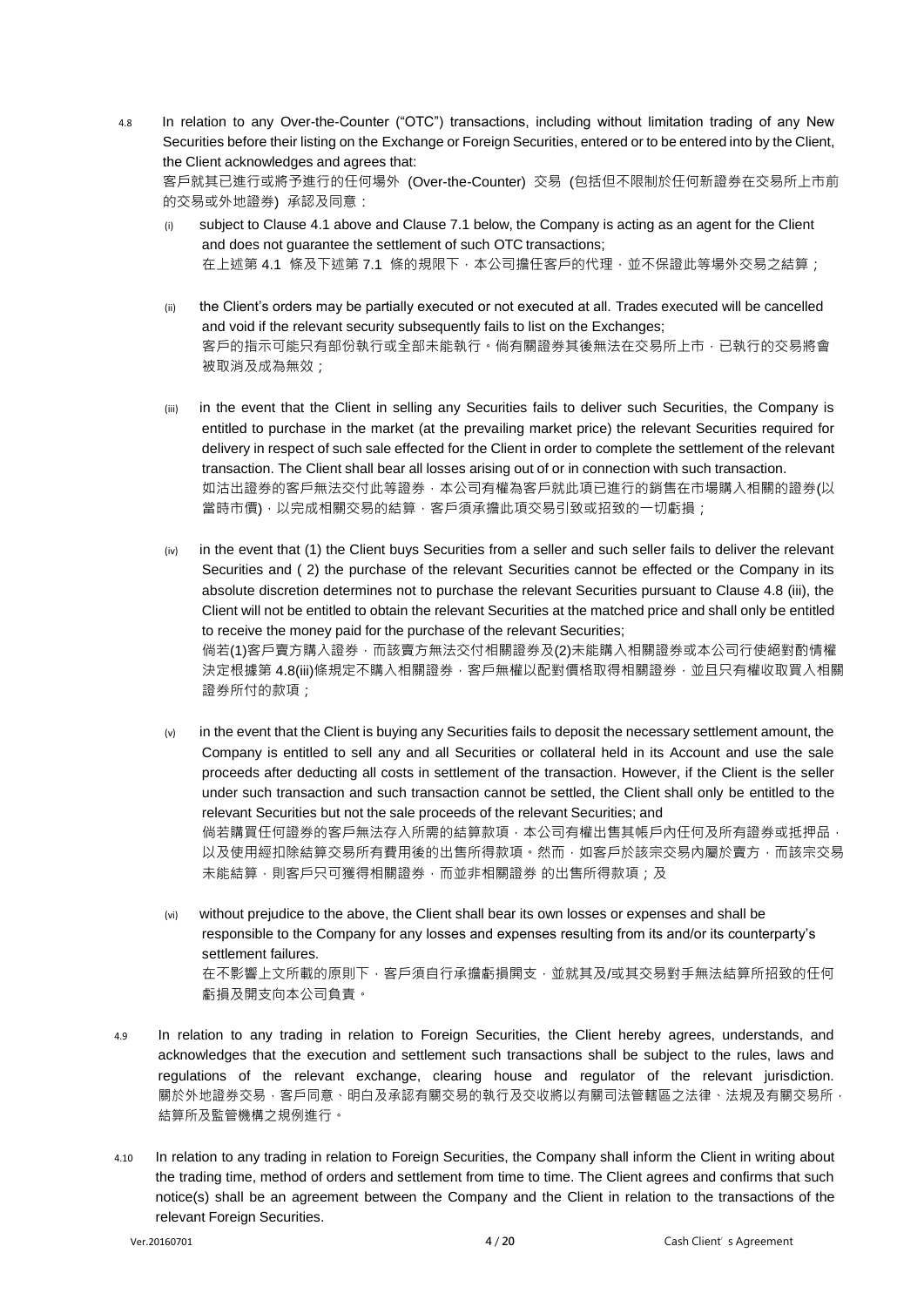關於外地證券交易,本公司將不時以書面通知客戶有關交易時段、落盤方式及交收方法,客戶同意及確認,該等 通知將為本公司及客戶有關外地證券交易之協議。

- 4.11 The Client understands and acknowledges that the Company may not execute the transactions in relation to Foreign Securities within the time(s) and at the prices(s) as specified by the Client or execute the transactions at the best or market price of Foreign Securities. The Client agrees and confirms that the Company shall not be responsible for any loss and/or damage arising from such execution of transactions. The Company may at its absolute discretion to execute only part of the orders placed by the Client for the Foreign Securities and the Client agrees that such part of the placements and the transactions shall be binding on the Client. 客戶明白及承認本公司可能不可在客戶指定的時間內及價格完成交易或不可以最佳市場價格完成交易。客戶同意 及確認本公司將不為所完成交易所引致的任何損失負上任何責任,本公司可運用其酌情權以完成部份客戶有關外地證 券交易的指示,而客戶同意接受該部份完成交易的約束。
- 4.12 The Client understands and acknowledges that in relation to the trading of the Foreign Securities, the Client may not have any protection under the laws and regulations of the relevant jurisdiction. The Client further agrees that, when in doubt, the Client shall consult with legal advisers of the relevant jurisdiction. The Client accepts that there may be taxes or charges payable to relevant authorities in respect of any instructions and that the Company shall not be liable for any of such cost. 客戶明白及承認有關外地證券交易,客戶可能不會受到有關司法權地方的法律及規例保障。客戶更同意如遇有疑

問時,應該於有關司法管轄區咨詢或限得法律及專業意見。客戶同意支付就有關任何指示可能須繳付的稅項或收 費,本公司並不須就該等費用負上任何責任。

#### 5 Order and Order Recording 買賣指示及電話記錄買賣指示

- 5.1 The Company may accept instructions from the Client (or its Authorized Person) for order of Transaction by telephone or in writing sent by facsimile or by post. The Company may also accept instructions in the Company's prescribed order form signed by the Client in the Company's presence. 本公司可接納客戶(或其授權人士)用電話、圖文傳真或郵遞方式發出之書面指示買賣證券。本公司亦可接納客 戶親臨本公司辦公室填寫本公司的買賣證券指示表格。
- 5.2 The Client declares that the Company shall not be liable for delay in acting or for any inaccuracy, interruption, error, delay or failure in transmission of the Client's instructions by facsimile unless there is fraud or willful default on the Company's part. 客戶聲明,除非本公司欺詐或蓄意失責,否則本公司無須因延遲執行、或客戶透過圖文傳真方式發出的指示在 傳送上出現誤差、干擾、出錯、延遲或未能傳達而負責。
- 5.3 In the event of receipt of conflicting instructions the Company may refuse to act on any of the instructions until Company has received unequivocal instructions. 倘若本公司收到互相抵觸的指示時,本公司可拒絕執行任何此等指示,直至接到明確的指示為止。
- 5.4 The Company may, in the Company's absolute discretion, refuse to accept instructions without giving any reason therefor, but shall not in any circumstances whatsoever be liable for loss of profit, damages, liability, cost or expenses suffered or incurred by the Client arising out of such refusal. 本公司有絕對酌情權决定拒絕客戶的指示而無須對此作出解釋,並且無須在任何情況下對此拒絕所引致客戶失 去的盈利、損失、經濟責任、支出或費用作出負責。
- 5.5 The Company may record telephone conversation in connection with receiving orders and instructions through the Company's telephone recording system. The Client acknowledges that such records are the Company's sole property and they will be accepted as final and conclusive evidence of the orders or instruction given in case of disputes. 客戶同意本公司可由本公司的電話錄音系統記錄電話交談中有關買賣指示。客戶承認該記錄由本公司擁有,並接 受如有糾紛時,此錄音為最後及最終之証據。
- 5.6 Where a discrepancy occurs between instructions given by telephone or facsimile and any other means, including any subsequent written confirmation, the Company's record of the telephone instruction or facsimile instructions shall prevail.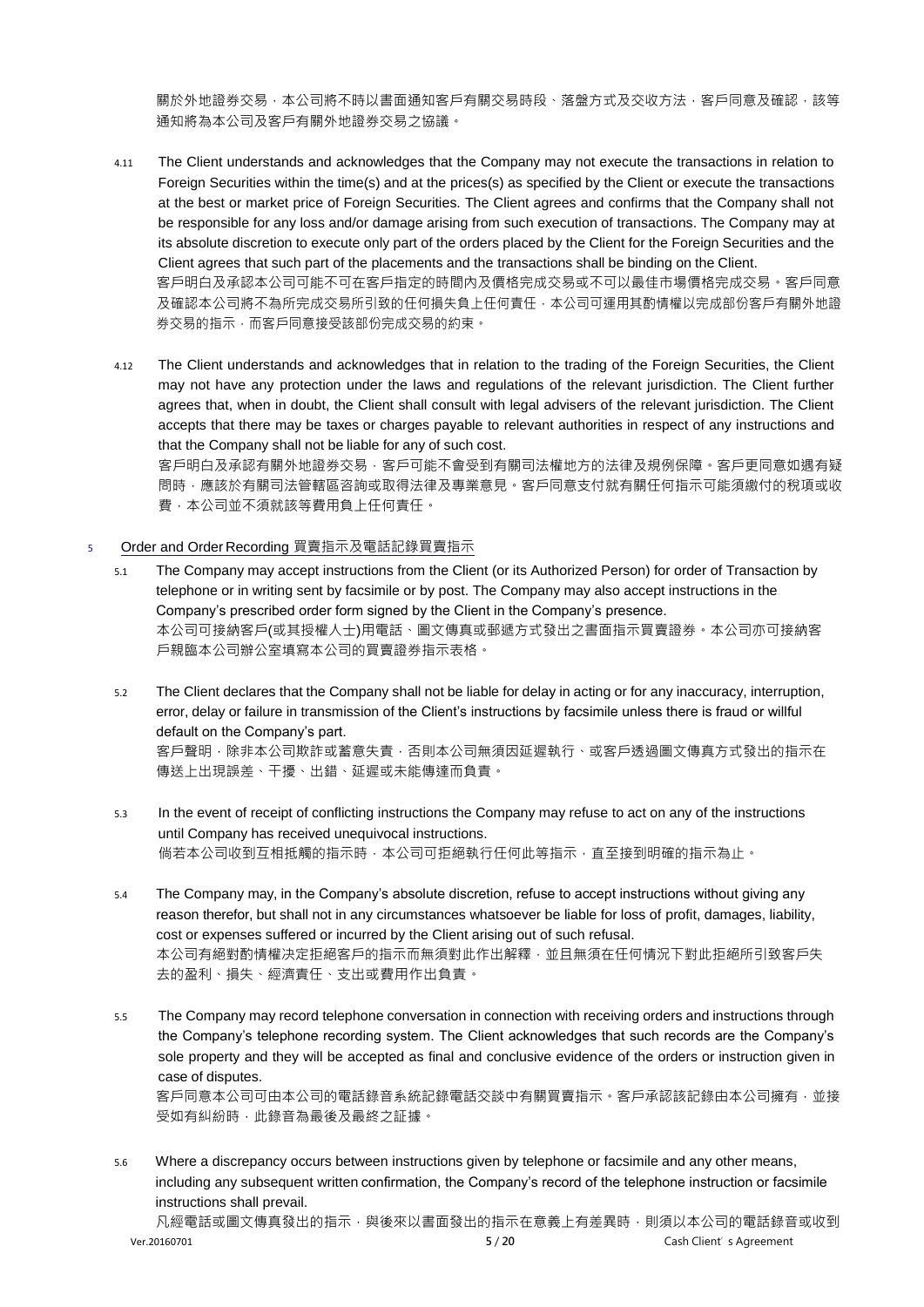的圖文傳真指示記錄為準。

- 5.7 For the avoidance of doubt, the Company is only obliged to keep the telephone recordings up to the retention period in accordance with regulatory requirements in Hong Kong or as required relevant overseas regulator(s) for trading in Foreign Securities, if any.
	- 為免生疑問,本公司只有責任將電話記錄存放至有關香港或海外監管機構(如是外地證券)所指定的存放期。

#### 6 Short Selling 沽空

Save and except for the covered short selling (as a result of borrowing these Securities), the Client undertakes that it will not effect any short selling order through the Company. 除借貨沽空外,客戶承諾不會通過本公司進行任何沽空指示。

#### 7 Conflict of Interest 利益衝突

- 7.1 The Client acknowledges and agrees that the company, its directors, officers or employees and its Correspondent Agent may trade on its/their own account or on the account of an Associate. 客戶承認並同意本公司及其董事、高級職員或僱員及其業務代理可以為其本身帳戶或聯營公司帳戶進行交易。
- 7.2 The Company is authorized to buy, sell, hold or deal in any Securities or take the opposite position to the Client's order whether it is on the Company's own account or on behalf of an Associate or its Clients. 本公司有權 (不論本公司是作自行買賣或代表聯營公司或其他客戶) 買入、賣出、持有或買賣任何證券、或採 納與客戶指示對立的倉盤買賣。
- 7.3 The Company is authorized to match the Client's orders with those of other Clients. 本公司有權將客戶指示與其他客戶的指示進行對盤。
- 7.4 The Company is authorized to effect Transactions in Securities where the Company or its Associate has a position in the Securities or is involved with those Securities as underwriter, sponsor or otherwise. 本公司有權對本公司或其聯營公司有持倉或就該證券作為包銷商、保薦人或其他身份的證券進行交易。
- 7.5 In any of situations referred to in this Clause the Company shall not be obligated to account to the Client for any profits or benefits obtained. 在本條款中提及的任何情況下,本公司都不負有對客戶說明所得利潤或利益的義務。
- <sup>8</sup> Client Identity/Ultimate Beneficiary 客戶身份/最終受益人
	- 8.1 Subject to the provisions herein, the Client shall, in respect of transaction in which the Client is not acting as principal or ultimate beneficiary, immediately upon demand by the Company inform SFC and/or the Exchange of the identity, address and contact details of :-

在符合本協議書中條文的規定下,凡有關客戶並非以主事人或最終受益人之身份進行的交易,客戶將應本公司 的要求即時向證監會及/或聯交所提供受益人下列資料:–

- (i) the person or entity ultimately responsible for originating the instruction in relation to the relevant transaction; and 最終負責引發有關交易的指示的人士或實體的身份、地址及聯絡詳情;及
- (ii) the person or entity that stands to gain the commercial or economic benefit of the relevant transaction and/or bear its commercial or economic risk,

會獲取有關交易的商業或經濟利益或須承擔其商業或經濟風險的人士或實體的身份、地址及聯絡詳情,

and, in case of an entity, the investment fund or account, the manager of that entity, the investment fund or account.

並且,如實體者是投資基金或帳戶,則提供該投資基金或帳戶的經理人資料。

8.2 The Client hereby declares that if the Client is not the true owner/ultimate beneficiary or originator of instructions of the Account, the Client will complete the detailed information in the Account Opening Form. 客戶茲聲明如若客戶非帳戶的主事人或最終受益人,客戶須在開戶表格填寫詳情及資料。

9 Safekeeping of Securities 證券的保管

Ver.20160701 **<sup>6</sup>** / **<sup>20</sup>**Cash Client's Agreement 9.1 Any securities which are held by the Company or the Company's associated entity for safekeeping may, at the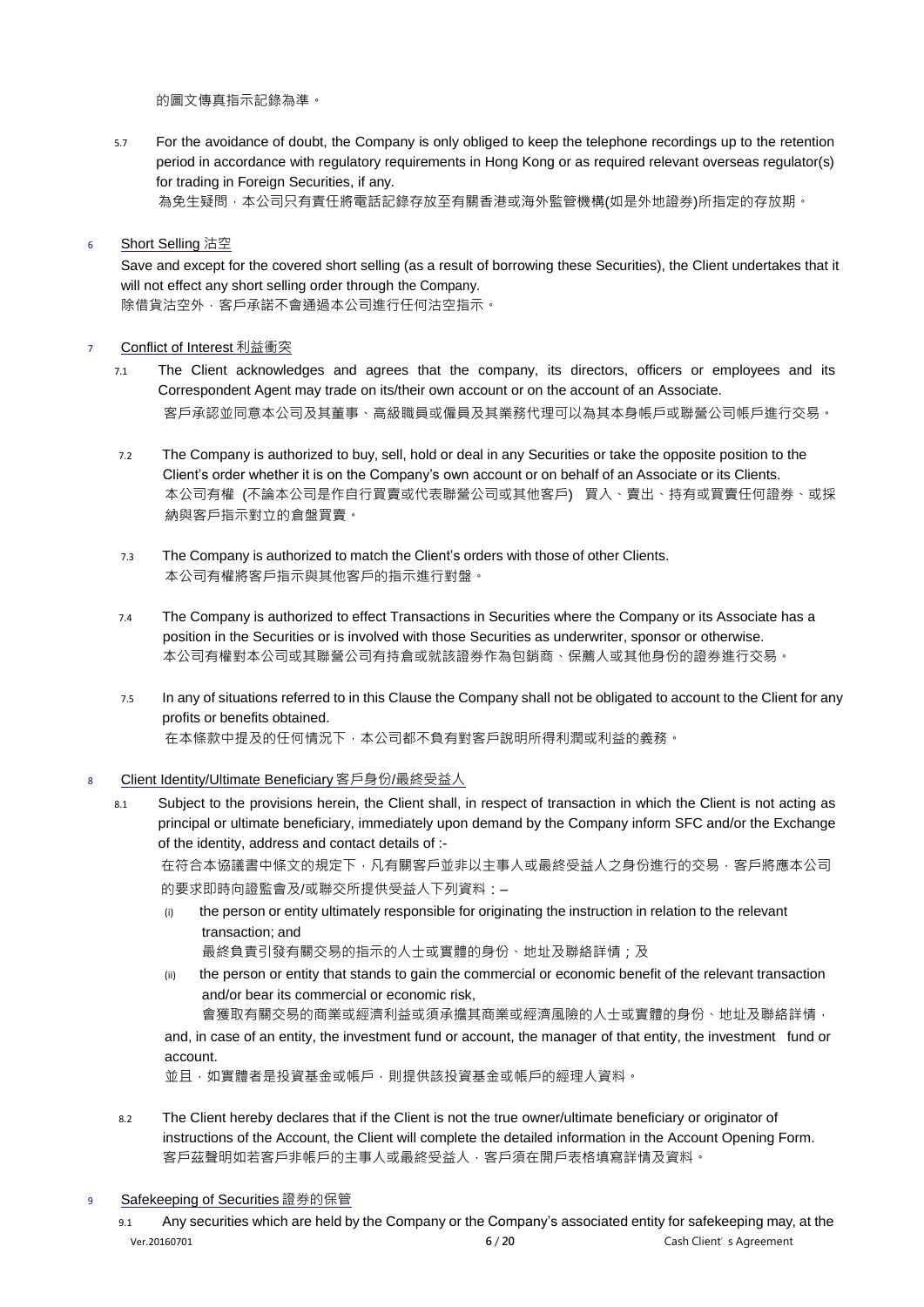Company's discretion:-

寄存本公司或本公司的有聯繫實體妥為保管的任何證券,本公司可以酌情決定: -

- (i) be deposited in safe custody in a segregated account which is designated as a trust account or client account established and maintained in Hong Kong by the Company or the Company's associated entity with the Clearing House, an authorized financial institution, a custodian approved by the SFC or another intermediaries licensed for dealing in securities ; or 存放於本公司或本公司的有聯繫實體在中央結算、認可財務機構、獲香港證券及期貨事務監察委員會核准 的保管人或另一獲發牌進行證券交易的中介人處開立的獨立帳戶作穩妥保管,而該帳戶是指定為信託帳戶 或客戶帳戶並由本公司或本公司的有聯繫實體為持有本 公司的證券抵押品目的而在香港開立及維持的;
- (ii) in the case of registrable securities, be registered in the Client's name or in the name of the Company or the Company's associated entity. 如屬可註冊證券以客戶的名稱或以本公司的有聯繫實體名稱登記。
- 9.2 Where securities are not registered in the Client's name, any dividends or other benefits arising in respect of such securities shall, when received by the Company, be credited to the Client 's Account or paid or transferred to the Client, as agreed with the Company. Where the securities form part of a larger holding of identical securities held for the Company's clients, the Client shall be entitled to the same share of the benefits arising on the holding as the Client's share of the total holding.

倘證券未以客戶的名義登記,本公司於收到該等證券所獲派的任何股息或其他利益時,須按客戶與本公司的協 議存記入客戶的帳戶或支付予或轉賬予客戶。倘該等證券屬於本公司代客戶持有較大數量的同一證券的一部 份,客戶有權按客戶所佔的比例獲得該等證券的利益。

9.3 The Company does not have the Client's written authority under section 148 of the Securities and Futures Ordinance to: -

根據【證券及期貨條例】第 148 條,客戶並無以書面授權本公司:—

- (i) deposit any of the Client's securities with an authorized financial institution as collateral for an advance or loan made to the Company, or with the Clearing House as collateral for the discharge of the Company obligations under the clearing system; 將客戶的任何證券存放在認可財務機構,作為本公司所獲墊支或貸款的抵押品,或者存放在中央結算, 作為履行本公司在結算系統下之責任的抵押品;
- (ii) borrow or lend any of the Client's securities, and/or 借貸客戶的任何證券;及/或
- (iii) otherwise part with possession (except to the Client or on the Client's instructions) of any of the Client 's securities for any purpose. 基於任何目的以其他方式放棄客戶的任何證券之持有權(交由客戶持有或按客戶的指示放棄持有權除外)。
- 9.4 The Company is not bound to deliver securities belonging to the Client bearing serial numbers identical with those transferred to the Client so long as the securities delivered are of the same class, nominal amount and rank pari passu with those originally transferred subject always to any capital re-organization which may have occurred in the meantime.

本公司交回客戶的證券,其編號無須與轉讓予客戶的證券編號相符,只要該等證券是同類型,面值相等及其權 益與原本轉讓予客戶的證券相同,當然除了受其間資本重組另有規定外。

#### 10 Monies in the Account 帳戶中的款項

- 10.1 Any cash which are received or held by the Company on the Client's behalf, other than cash received by the Company in respect of Transaction and which is on-paid for settlement purpose or payable to the Client, shall be credited to one or more segregated accounts, each of which shall be designated as a trust account or client account, established and maintained in Hong Kong with an authorized financial institution or any other person approved by the SFC. Subject to mutual agreement between the parties hereto, no interest is payable. 由本公司代客戶在香港收取或持有的現金,除了本公司客戶的現金作為交易的交收之用或轉付予客戶之外,須 存入在認可財務機構或監察委員會批准的任何其他人士處所開立的一個或多於一個的獨立帳戶內,而每個該等帳戶 均須指定為信託帳戶或客戶帳戶並在香港開立及維持,除非 雙方另有共同協議外,無須支付此帳戶內產生的利息 款項。
	- 10.2 Payment to the Account shall constitute payment to the Client for all purposes.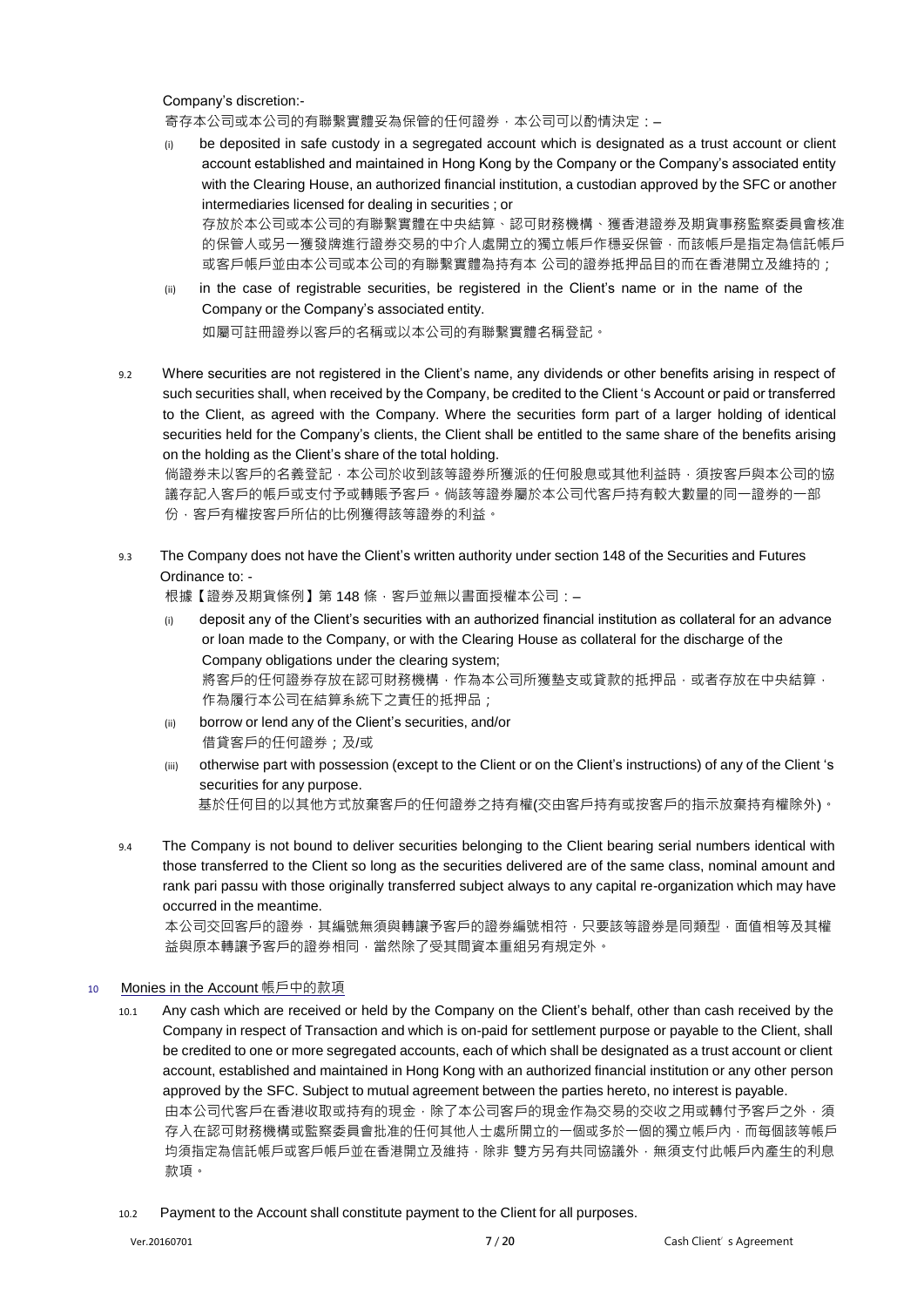本公司支付入帳戶的款項作為達到對客戶款項支付的目的。

### <sup>11</sup> Set-off and lien 抵銷及留置權

In addition and without the prejudice to any general liens, rights of set-off or other similar rights to which the Company may be entitled under laws or the Agreement, all securities, receivables, monies and other property of the Client (held by the Client either individually or jointly with others) held by or in the possession of the Company at any time shall be subject to a general lien in the Company's favour as continuing security to offset and discharge all of the Client's obligations, arising from the Transaction and/or the Client's obligations in the Agreement.

在不損害本公司依照法律或本協議所附加應享有一般留置權、抵銷權或相類權利的前提下,對於客戶交由本公司代管 或在本公司内存放之所有證券、應收賬、款項及其他財產(不論是客戶個人或與其他人士聯名所有)權益,本公司均享有 一般留置權,作為持續的抵押,用以抵銷及履行客戶因進行證券買 賣而對本公司負上的所有責任。

## <sup>12</sup> Miscellaneous 一般規定

- 12.1 All securities held for the Client's Account shall be subject to a general right of disposal in the Company's favour, for the performance of the Client's obligations to the Company arising in respect of dealing in securities for the Client. The Company may at any time, without prior notice to the Client, apply any credit balances (including amount payable to the Client arising from sale of securities) in any currencies to which the Client is at any time beneficially entitled on any accounts opened with the Company to set-off against any liabilities owed to the Company (including amount payable to the Company arising from the purchase of securities). 所有客戶戶口內的證券均受制於本公司的全面處置權,以確保客戶覆行本公司代客戶買賣證券而產生的責任。 本公司可於任何時間而無須通知客戶,運用客戶於本公司開設之任何戶口的任何幣值結餘(包括應向客戶因賣 出證券而需支付的款項)抵銷任何客戶對本公司之負債(包括客戶因 買入證券而應向本公司支付的款項)。
- 12.2 If the Company fails to meet the Company's obligations to the Client pursuant to this Agreement, the Client shall have a right to claim under the Investor Compensation Fund established under the Securities and Futures Ordinance, subject to the terms of the Investor Compensation Fund from time to time. 倘本公司沒有依照本協議書的規定覆行對客戶的責任,客戶有權向根據【證券及期貨條例】成立的投資者賠 償基金索償,惟須受投資者賠償基金不時修改的條款制約。
- 12.3 If the Client embarks on trading US Securities, the Client shall carefully read through the Information Documentation for Clients on Pilot Programme For Trading US Securities issued by the Exchange. 若客戶開始買賣美國證券﹐客戶承認及確認客戶將會詳細閱讀聯交所發出予客戶參考的美國證券交易試驗計 劃簡介。
- 12.4 The Client confirms that the Client has read and agrees to the terms of this Agreement which have been explained to the Client in a language (English or Chinese) that the Client understands. 客戶確認客戶已詳閱並同意本協議書的條款,而且該等條款已經以客戶明白的語言(英文或中文)向客戶解釋。
- 12.5 The Client acknowledges that decisions regarding the Transaction are made by the Client at the Client's discretion and risk and without reliance on any advice from the Company. The Company shall not owe the Client any duty to advise on the merits or suitability of any Transaction. 客戶承認所有證券買賣全由客戶決定及承擔風險,並沒有依賴本公司的意見。本公司並無責任向客戶提供有關各證 券買賣的利好性或適合性的建議。
- 12.6 The Client hereby agrees that upon receipt of the relevant contract notes, daily statement, execution report, and monthly statement of the Account, or other advices, such contract notes, daily statement, execution report and monthly statement of the Account or advices shall be conclusive and binding on the Client, unless the Client objects in writing within such period of time as may be specified by the Company from time to time. 客戶在收到有關該帳戶的買賣單、日結單、執行買賣報告及月結單或其他另類方式的通知之後,倘若客戶沒有在 本公司不時規定的期間之內以書面提出異議,則該日買賣單、日結單,執行買賣報告及月結單或另類方式通知成 為不可推翻,並對客戶有約束力。
- 12.7 The Account Opening Form and the Agreement will form one composite agreement. 本協議書所指的開戶表格及本協議書合成為一份完整的協議。

Ver.20160701 **<sup>8</sup>** / **<sup>20</sup>**Cash Client's Agreement 12.8 If the Client enters into Transaction in securities in a currency other than Hong Kong dollar currency, the Client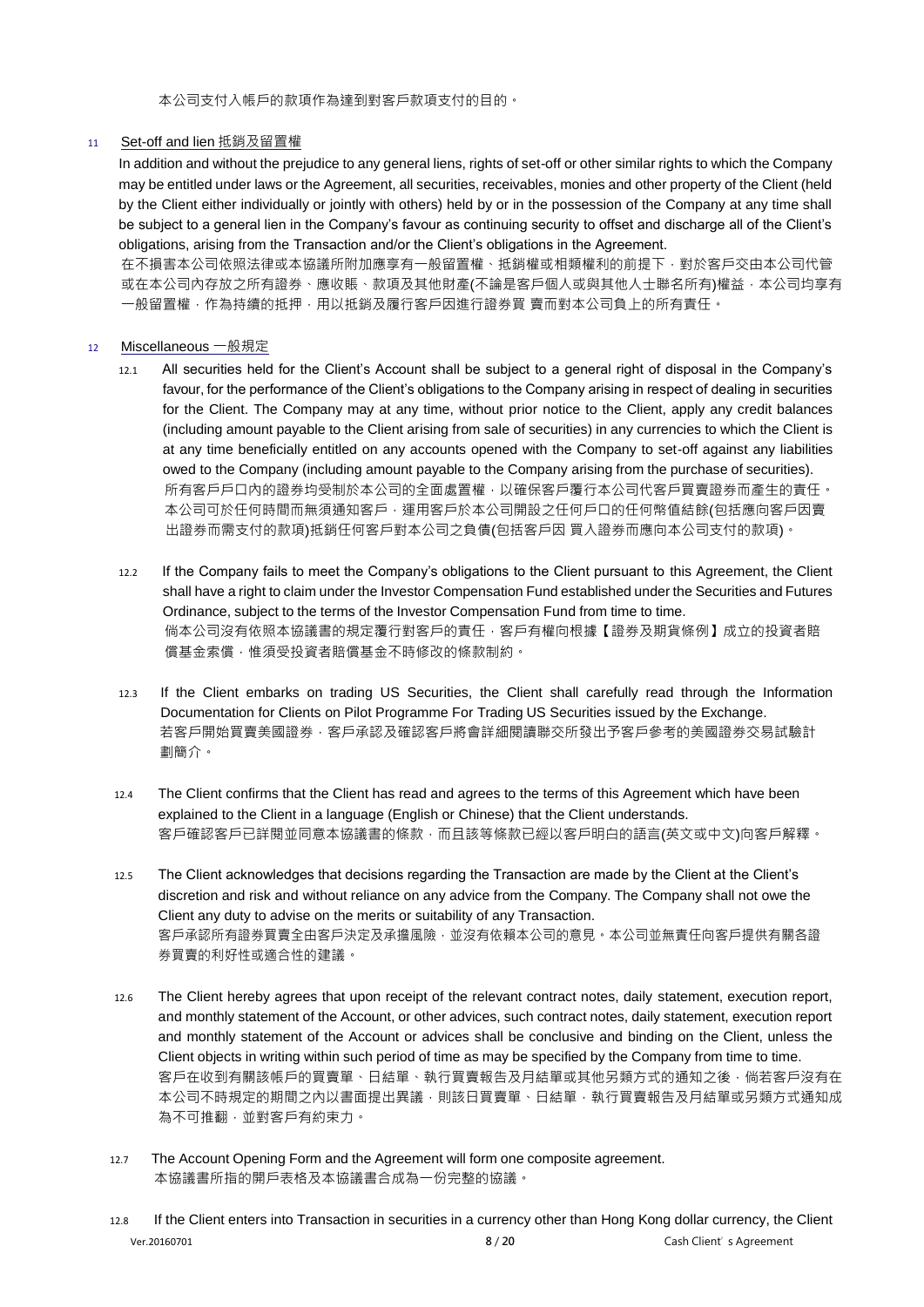shall reimburse the Company's exchange loss (if any) and bank charges fully on demand for all expenses incurred by the Company on converting any foreign currency into Hong Kong dollar currency at the prevailing exchange rate at the time of the relevant Transaction. For the avoidance of doubt, the Client agrees and acknowledges that the Company may use the exchange rate as specified by the foreign exchange and/or clearing house for the relevant Foreign Securities.

若客戶用非香港貨幣進行證券買賣,客戶須按本公司的通知,即時支付本公司的外匯兌換損失 (如有) 及銀行 服務費及任何因找換外匯成香港貨幣所引致的其他費用,找換外匯是以當日有關交易的外匯匯率計算。為免 產生疑問 · 客戶同意及確認本公司可採用由外地交易所及/或結算 所指定的兌換率 ·

 12.9 If the Company [the intermediary] solicit the sale of or recommend any financial product to you [the client], the financial product must be reasonably suitable for you having regard to your financial situation, investment experience and investment objectives. No other provision of this agreement or any other document we may ask you to sign and no statement we may ask you to make derogates from this clause. 假如本公司 [中介人]向閣下[客戶]招攬銷售或建議任何金融產品, 該金融產品必須是我們經考慮閣下的財政狀 況、投資經驗及投資目標後而認為合理地適合閣下的。本協議的其他條文或任何其他我們可能要求閣下簽署的

文件及我們可能要求閣下作出的聲明概不會減損本條款的效力。

#### <sup>13</sup> Liability and Indemnity 責任及彌償

- 13.1 Neither the Company nor any of the Company's directors, officers, employees or agents shall be liable to the Client for any direct, indirect or consequential loss or damage suffered by the Client arising out of or connected with any act or omission in relation to Transaction or any matters contemplated by the Agreement unless such loss results from the Company's fraud, gross negligence or willful misconduct as proved. 本公司或本公司的任何董事、行政人員、僱員或代理人,均不需負責因客戶或涉及任何關乎本協議書範圍內之 任務的操作或疏漏操作而蒙受的任何直接、間接或後果性損失或損害,除非此等損失或損害是得到証實為上述 人士之欺詐、嚴重疏忽或故意失當行為而引起的。
- 13.2 The Client undertakes to keep the Company and the Company's directors, officers, employees and agents indemnified against all claims, demands, actions, proceedings, damages, losses, costs and expenses incurred by the Company arising out of anything done or omitted pursuant to any instructions given by the Client or in relation to any Transaction or matters contemplated by the Agreement without prejudice to any lien, right to set-off or other rights which the Company may have.

客戶承擔彌償本公司董事、高級人員、僱員及代理人根據客戶指示處理在本協議書範圍內的交易或任何任務而 招致的所有針對本公司及上述人士的申索、訴訟、法律程序、損害賠償、或損失、訟費及費用、而並不影響本 公司可行使的留置權、抵銷權利或其他權利。

13.3 The Client agrees and acknowledges that the Company shall not be responsible for any misconduct, negligence and/or fraud of the Company's Correspondent Agent which are beyond the control of the Company. 客戶同意及確認本公司將不會因業務代理而非在本公司控制範圍內之任何失當行為、疏忽及/或欺騙負上任何負 任。

## <sup>14</sup> Material Changes 重要變化

The Client hereby undertakes to inform the Company in writing of any material changes in the Client's Account Opening Form and the Company shall also undertake to inform the Client in writing of any material changes in the Company's corporate particulars registration status, nature of services available, corporate management, description of any remuneration to be paid by the Client and the Company's business which may affect the Company's services to the Client.

客戶承諾用書信通知本公司客戶開戶表格的重要變化,而本公司亦承諾用書信通知客戶有關本公司會影響對客戶服務 的公司資料,在證監會的註冊身份,可提供客戶的服務、酬勞費用及業務等變化。

## 15 Personal Data (Privacy) 個人資料 (私隱)

15.1 Whilst the Client expects the Company to keep confidential all matters relating to the Account, the Client hereby expressly authorizes the Company to provide to the SFC or the Exchange or the Clearing House or any other regulatory authorities in any investigation or enquiry it is undertaking. 雖然客戶預期本公司將予該帳戶有關之事情保密‧客戶謹此明確同意如應證監會或聯交所或中央結算或監管機構之要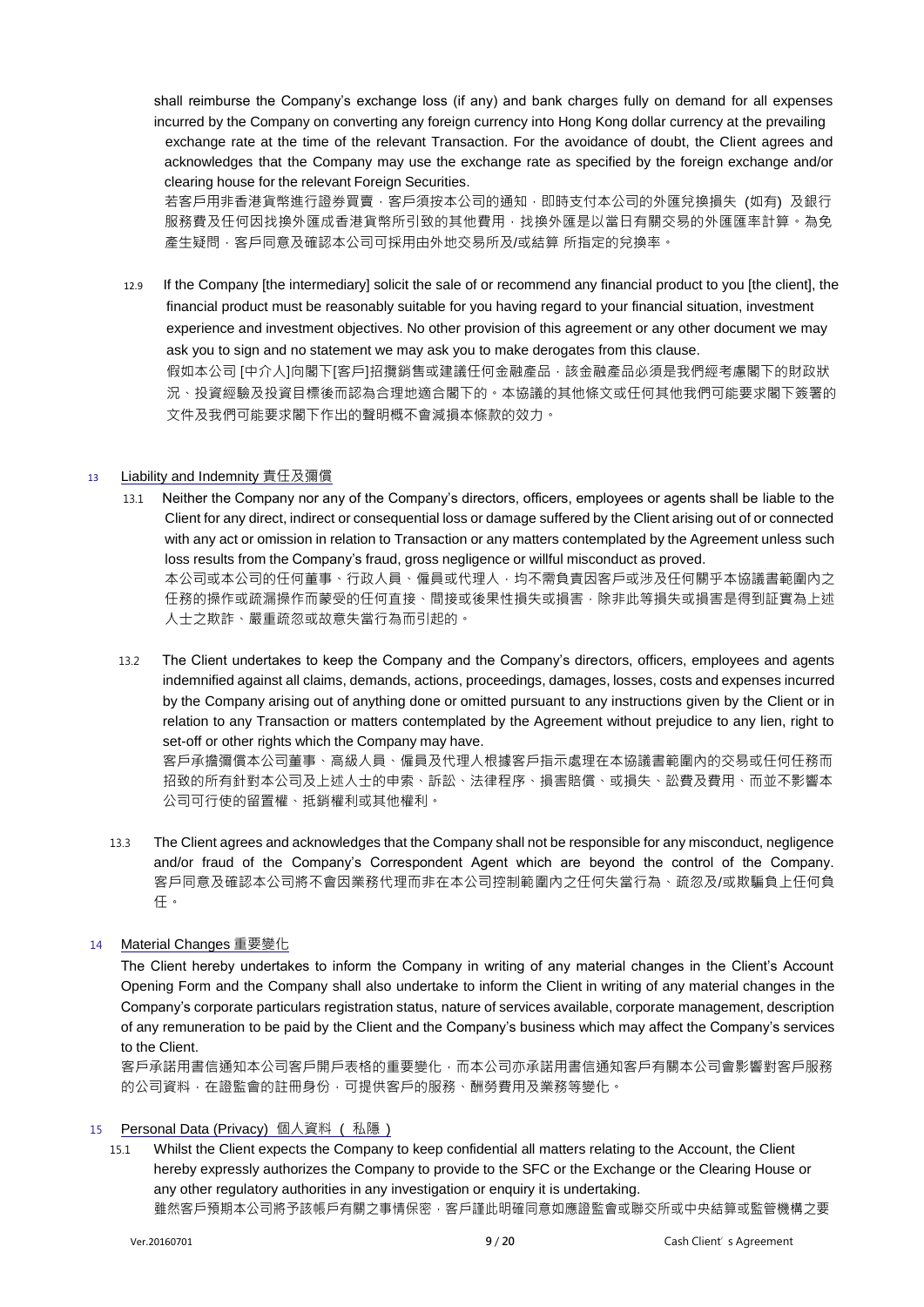求,本公司可向彼等提供帳戶之詳細資料,以便協助彼等進行的調查或詢問。

15.2 The Client hereby declares that the Client have read the Notice on Personal Data pursuant to the Personal Data (Privacy) Ordinance referred to in the Standard Terms and Conditions of the Company. 客戶在此聲明,客戶已詳閱於本公司之標準章則中所載之根據個人資料 ( 私隱 ) 條例發出的個人資料通告。

## 16 Term 有效期

The Agreement will come into effect on the date when the Company accepts the Account Opening Form signed by the Client and the Account number assigned by the Company. The Account will not be closed unless in accordance with Clause 17.

本協議書在本公司接受客戶已簽署的開戶表格及本公司分配其帳戶號碼之日期起開始生效,有效期持續至該帳戶按照 條款 17 之規定被終止。

## <sup>17</sup> Termination 終止

- 17.1 The Account may be closed by the Company or by the Client at any time and for any reason forthwith upon written notice being given to the other party in accordance with Clause 18 hereunder provided that all acts performed by the Company in accordance with the Client's instructions prior to either party receiving written notice of such termination shall be valid and binding on the Client. 不論任何原因,任何一方一旦遵照條款 18 之規定向對方發出書面通知,帳戶即時結束。惟所有本公司在任何一 方收到此書面結束通知前已依根據客戶之指示而執行之任務,仍然有效及對客戶有約束力。
- 17.2 Upon termination all monies owing from the Client to the Company shall immediately become due and payable and subject to payment of all such monies, the Company is authorized to deliver as soon as reasonably practicable any securities held in the Company's or the Company's agent's or nominee's name to the Client. 一旦本協議書終止,所有客戶欠負的債項即時變為到期應付。在繳清此等債項後,本公司獲授權在合理切實可 執行範圍內 · 盡快將該帳戶內以本公司 (或代理人或代名人) 名義持有之證券 · 交付客戶 ·

#### <sup>18</sup> Notices 通告

- 18.1 All notices, demands and other communications and documents required to be given by the Company to the Client or by the Client to the Company in relation to the Account or connected therewith may be given by letter, telex, facsimile transmission, e-mail or telephone to the address or appropriate numbers. 所有涉及或與客戶帳戶有關而須由本公司發給客戶或客戶發給本公司之通知書、追索書及其他傳訊及文件,均 可以用書信、專用電報、圖文傳真、電郵或電話方式發送到該地址或適用號碼。
- 18.2 All notices, demands, communications and documents so sent by the Company to the Client shall be deemed to have been received by the Client and in case of telephone call when telephoned or message is left with a person who answered the telephone call at the correct telephone number stated, and, in case by letter sent locally the day following the day deposited in the mail or sent by airmail overseas 72 hours after dispatched and in case of telex or facsimile message or e-mail when the same is dispatched. 所有以上述形式發出給客戶之通知書、追索書、通知及文件,如屬使用電話通訊,則電話被接聽或留言予代接 聽人,應被視為收到;如屬本地郵件,應被視為在交付郵遞後之翌日收到;如屬海外郵遞,則在發送後七十二小時
- 後收到;如屬專用電報、圖文傳真或電郵,則在發送時收到。 18.3 All notices, demands and other communications and documents sent by the Client to the Company shall not be effective until the same are actually received by the Company.

所有由客戶發出的通知書、追索書及其他傳訊及文件,由本公司實際接收到始生效。

## <sup>19</sup> Amendments 修改

- 19.1 The Company shall be entitled to make such amendments, additions, deletions or variations to the Agreement, as the Company considers necessary, and such amendments, additions, deletions, or variations shall take effect when such notice thereof is dispatched to the Client. 本公司有權對本協議書作出認為必須的修改、增補、刪除或變更。而此等修改、增補、刪除或變更由該通知發 送給客戶起生效。
- 19.2 No amendment made by the Company to the Agreement or by the Client to the Company in relation to the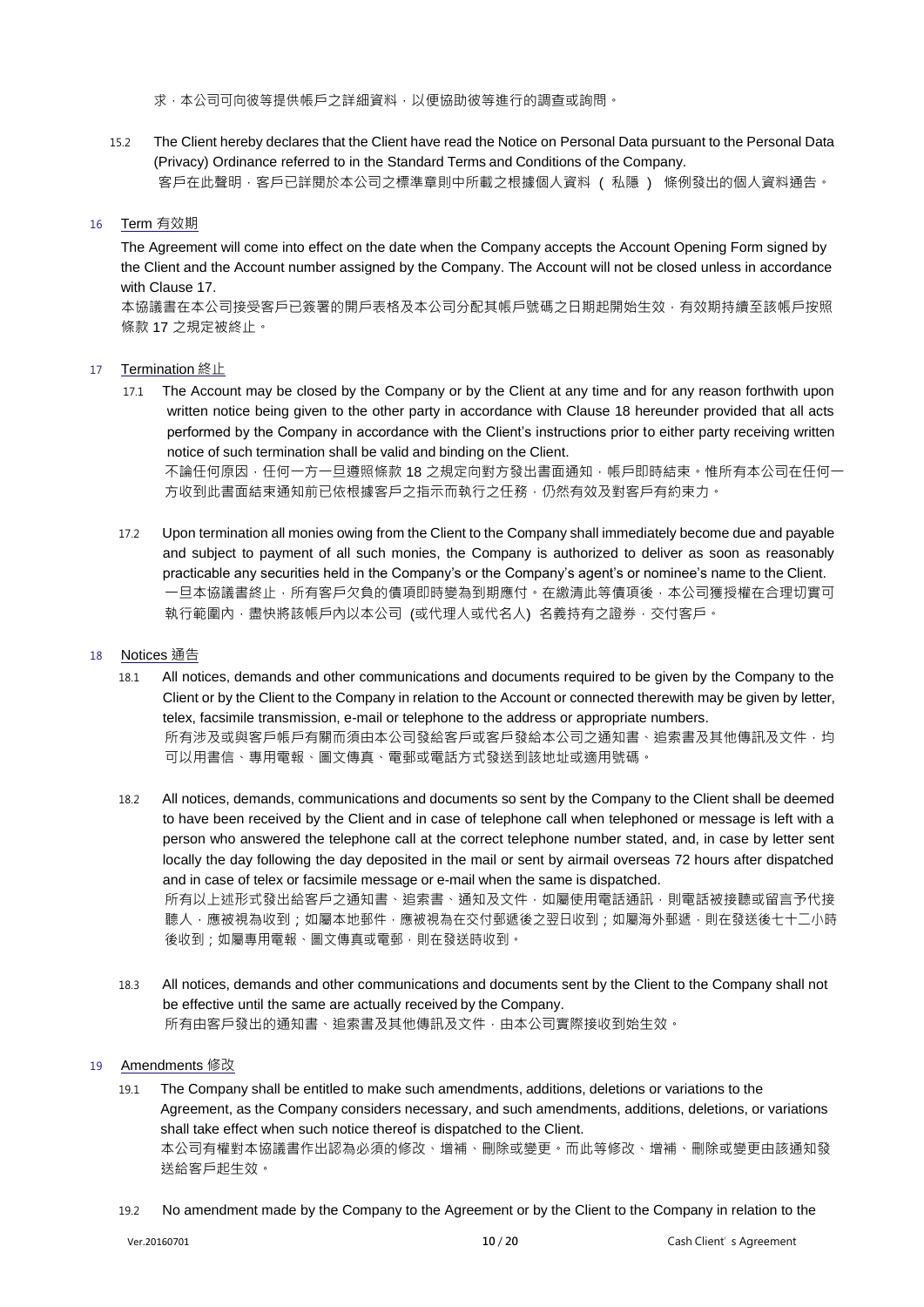information supplied to the Company in the Account Opening Form will affect any outstanding order or Transaction or any legal rights or obligations which may have arisen prior thereto. 本公司對本協議書之條款所作之修改,及客戶向本公司提供的關於本協議書之資料的修改,例如,開戶表格,均不 影響任何修改前未完成之指示或買賣或已產生的法定權利或責任。

#### <sup>20</sup> Severability 局限應用

Any term, stipulation, provision, or undertaking in the Agreement which is illegal, void, prohibited or unenforceable in any jurisdiction shall be ineffective only to the extent of such illegality, voidable, prohibition or unenforceability without invalidating the remaining hereof, and any such illegality, voidable, prohibition or unenforceability in any jurisdiction shall not invalidate or render illegal, void or unenforceable any such term, condition, stipulation, provision, covenant or undertaking in any other jurisdiction.

本合約中之條款、規定、條文、承擔,有對某一裁判權而言,為非法、無效、禁止實施或不能實施者,則在此等非 法、無效、禁止實施或不能實施,祇局限於該裁判權範圍內,本合約之其他餘下者仍然有效。再且,上述情況不會導致此 等條款、規定、條文、承擔等在另一裁判權範圍內為非法、無效、 禁止實施或不能實施。

- <sup>21</sup> Assignment 轉讓
	- 21.1 The benefit and burden of the Agreement is personal to the Client and shall not be capable of assignment by the Client without the Company's consent. 本協議書範圍內之權益及責任,只屬於客戶本身的權益及責任,未經本公司同意,客戶不得將其轉讓予他人。
	- 21.2 We agree that the Company may transfer the Company's rights and obligations under the Agreement without the Client's consent.

客戶同意本公司可轉讓在本協議書下的權利和義務而不須取得客戶的同意。

#### <sup>22</sup> Interpretation 釋義

In this Agreements unless the context otherwise requires:-本合約中,除文意另有所指外:–

- (1) The expression "The Client" or "the Client's" wherever used shall in the case where the undersigned is an individual(s) include the undersigned and his executors and administrators where the undersigned are several individuals, include the several individuals and their respective executors and administrators and in the case where the undersigned is a sole proprietorship firm include the sole proprietor and his executors and administrators and his or their successors in the business and in the case of a partnership firm include the partners who are the partners of the firm at the time of this Agreement and their respective executors and administrators and any other person or persons who shall at any time hereafter be or have been a partner of and in the firm and his or their respective executors and administrators and the successors to such partnership business and where the undersigned is a company include such company and its successors and assigns. 「客戶」一詞,若指本協議簽署人是個人者,則包括其本人、其遺囑執行人及遺產管理人;若指眾人,則包括 眾人及各自之遺囑執行人及遺產管理人;若指獨資經營商號,則包括該商號主人、其遺囑執行人及遺產管理人、其 生意繼承人;若指合夥機構,則包括現時之各合夥人、各自 之遺囑執行人及遺產管理人,尚有今後成為合夥人之其他 人士及其遺囑執行人及遺產管理人,以及此等合夥生意之繼承人;若指有限公司,包 括有限公司之繼承人及受讓人。
- (2) "Correspondent Agent" means anyone (including the incorporated body) who acts as the Company's agent in effecting Transactions or clearing the same in Hong Kong or elsewhere, including any member of Exchange or Clearing House and/or the member of foreign stock exchange and foreign clearing house. 「業務代理」指代表本公司在香港或其他地方進行的交易或結算的代理人,包括交易所或結算所的任何成員, 及/或海外交易所或結算所的任何成員。
- (3) "Instructions" means any instructions or orders communicated by the Client or its Authorized Persons to the Company in accordance with Clause 5.1 above. 「指示」指由客戶或其他授權人士根據本協議第 5.1 條規定向本公司發生任何指示或買賣盤。
- (4) "Securities" means all kinds of instruments commonly known as securities including, but not limited to, stocks, shares (listed or otherwise), warrants, debentures, unit trusts, mutual funds, exchange traded funds, options, derivatives, bonds or notes of, or issued by, anybody, whether incorporated or unincorporated, or of any government or local government authority, as the Company may at the Company's absolute discretion from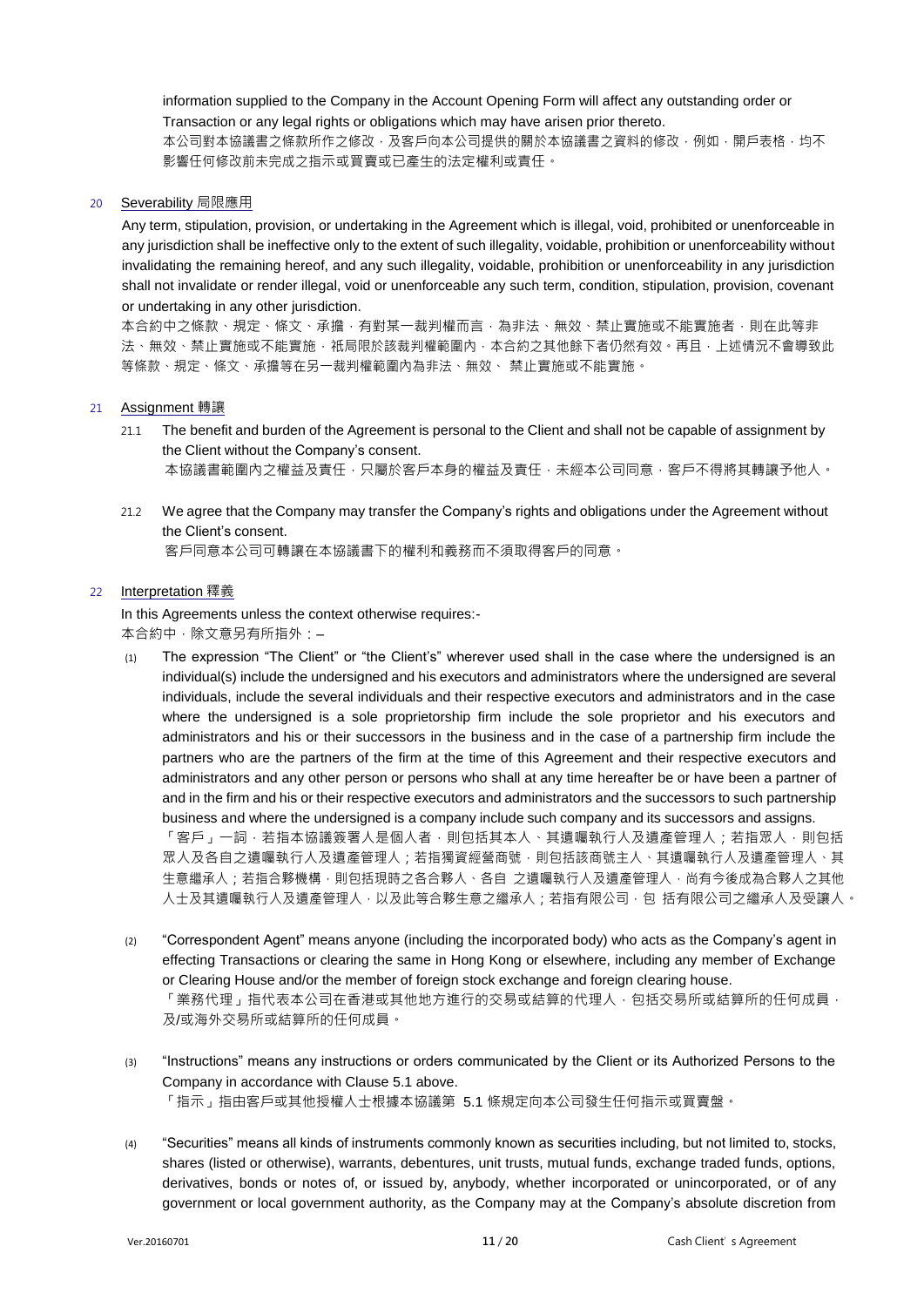time to time offer to deal in. For the avoidance of doubt, "Securities" includes "Foreign Securities". 「證券」指各類普遍認為是證券的工具 · 包括但不限於股份、股票 (上市或非上市者)、認股權證、公司債券、 信託基金、互惠基金、交易所買賣基金、期權、衍生工具、債券或票據由註冊團體、非註冊團體或政府或本地政 府機構發行,本公司可不時提供交易者。為免產生疑問,「證券」包括 「外地證券」。

- (5) "Foreign Securities" means all kinds of securities defined herein which listed in a stock exchange operated in a country or territory outside Hong Kong or all kinds of securities over the counter of foreign markets. 「外地證券」指外地證券交易所界定的所有證券或所有外地場外交易的證券。
- (6) Where the undersigned consists of more than one individual or where the undersigned is a firm consisting of two or more individuals, the agreements by and the liabilities of the undersigned hereunder shall be joint and several of such individuals. 若本合約簽署人由兩名或以上之個人組成,或為一間由兩名或以上人士開設之商號,則本合約涉及本合約簽署人之 責任,須由此等人士個別及共同承擔責任。
- (7) Words importing the singular number shall include the plural number and vice versa and words importing the masculine gender shall include the feminine gender and the neuter gender. 凡表示單數之字眼包括複數含義,反之亦然;凡表示男性之字眼亦包括女性及中性含義。
- (8) Words importing "persons" shall include limited company (including local and foreign). 字義上所指的「人」亦包括有限公司 (本港或海外)。

## <sup>23</sup> Law 法律

This Agreement is governed and construed in accordance with the laws of Hong Kong Special Administrative Region and the parties hereby irrevocably submit themselves to the exclusive jurisdiction of the Courts of the Hong Kong Special Administrative Region.

本協議書受香港特別行政區法律管轄及以其作解釋,而雙方不得撤銷接受香港特別行政區法院的專屬司法管轄,及規 則可能會不時更改。

24 If there is a discrepancy between the English and Chinese versions of this Agreement, the English version shall prevail. 本協議書之中英文本文義,如有歧義,將以英文本為準。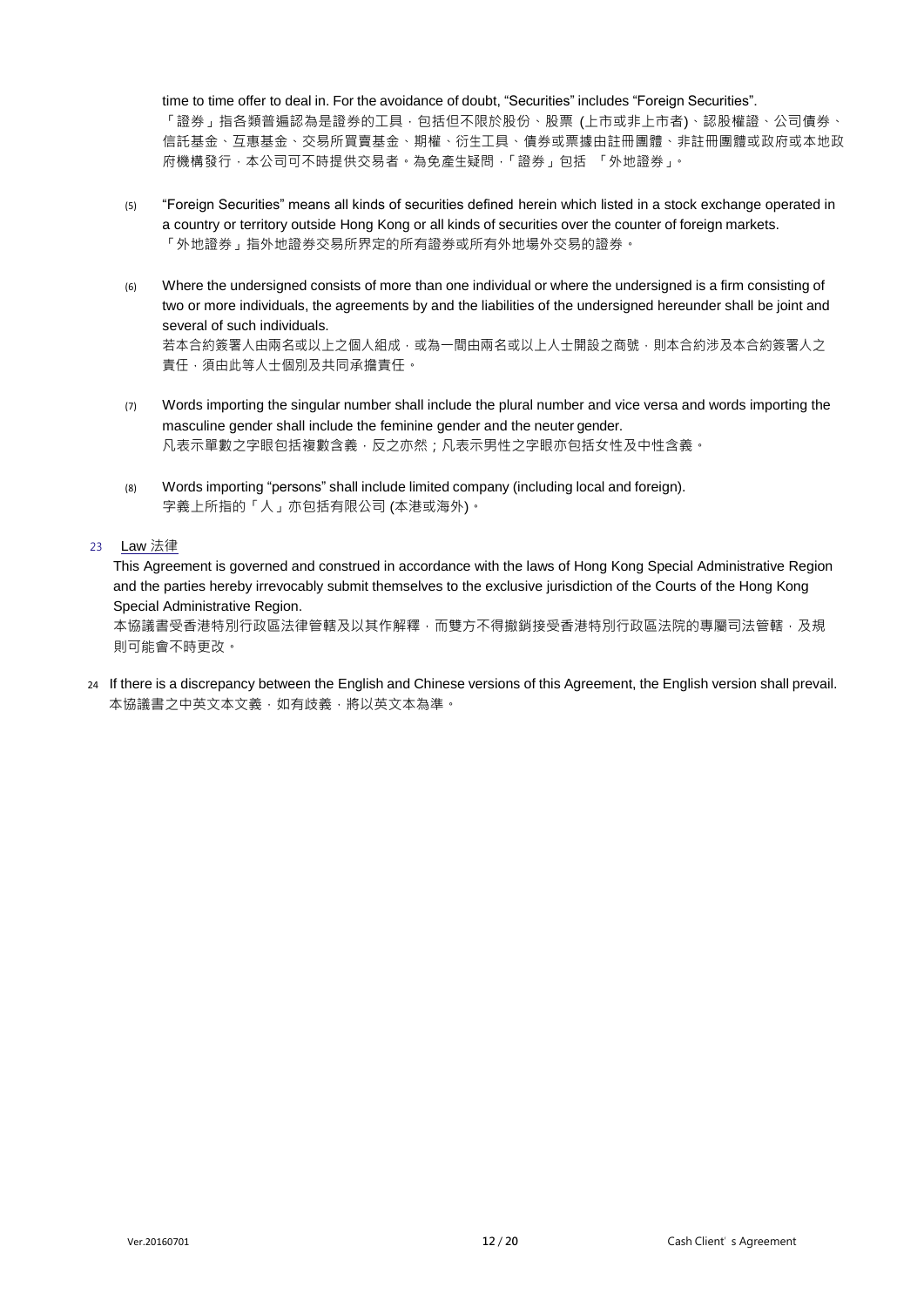## **PART B - RISK DISCLOSURE STATEMENT 風險披露聲明書**

The risk disclosure statement forms an integrals part of the Terms and Conditions for Securities Trading Accounts. You should read this statement carefully 風險披露聲明構成證券交易帳戶條款及條件的組成部分。 閣下務請仔細閱讀 該聲明。

Where we are providing the Services to you or for your Account, you should inform yourself and be aware of the risks generally and, in particular, the risks warnings set out below. However, please note that not all of the following risk disclosures may be relevant to your particular circumstances or the services currently provided to you. 倘我們向閣下 或閣下的帳戶提供服務,閣下須自行了解及注意一般風險並特別注意下文載列的風險警告。然而,務請注意下列風險 披露並非全部與閣下的具體情況或當前提供予閣下的服務有關。

You should further note the following is not an exhaustive list of all the risks of engaging us to provide the Services and/or Accounts. You should, therefore, carefully consider whether the transactions you are proposing to enter into are suitable for you in light of your own experience, financial position and investment objectives. You should be aware that this is your sole responsibility. 閣下務請進一步注意下列並未詳盡列明委聘我們提供服務及ノ或帳戶的全部風險。因此, 閣下應根據閣下自身經驗、財務狀況及投資目標審慎考慮閣下擬訂立的交易是否合適。閣下須了解此為 閣下自身的責 任。

## **1. RISK OF SECURITIES TRADING 證券交易的風險**

The prices of securities fluctuate, sometimes dramatically. The price of a security may move up or down, and may become valueless. It is as likely that losses will be incurred rather than profit made as a result of buying and selling securities. 證券價格有時可能會非常波動。證券價格可升可跌,甚至變成毫無價值。買賣證券未必一定能 夠賺取利潤,反而可能會招致損失。

Any representation of past performance is not necessarily a guide to future performance. 任何關於以往業績的陳 述,未必能夠作為日後業績的指引或參考。

Where investments involve exposure to foreign currencies, changes in rates of exchange may cause the value of the investments to fluctuate up or down. 倘若投資涉及外幣, 匯率的波動或會導致投資的價值作出上下波動。

Investments in emerging markets need careful and independent assessment by you of each investment and the risks (including without limitation sovereign risk, issuer risk, price risk, liquidity, risk, legal and tax risks). Further, you should be aware that, while such investments can yield high gains, they can also be highly risky as the markets are unpredictable and there may be inadequate regulations and safeguards available to investors.在新興市場投資, 閣下 需要對每項投資以及風險(包括但不限於主權風險、價格風險、流動性風險、法律和稅務風險)作出謹慎和獨立的分 析。而且 閣下亦需注意,雖然這些投資可以產生很高的回報,它們亦同時存在高風險,因為市場是不可估計,而且市 場未必有足夠的規條和措施去保障投資者。

Prior Securities is entitled to act upon your instructions and you cannot assume that Prior Securities will warn you if your instructions are ill-timed or inadvisable for any reason or if the instructions are likely to cause you loss 昇悅證券 有權按閣下的交易指示行動。若 閣下的交易指示因任何原因乃不合時宜或不應該進行或該等交易指示很可能會帶給 閣 下損失, 閣下不可假設昇悅證券會向 閣下提出警告。

Before you make any investment, you should obtain a clear explanation of all commission, fees and other charges for which you will be liable. These charges will affect your net profit (if any) or increase your loss. 在閣下進行任何投資 前, 閣下應索取有關所有佣金、開支和其他 閣下須繳付的費用的明確說明。這些費用會影響 閣下的純利潤 ( 如有的 話)或增加 閣下的損失。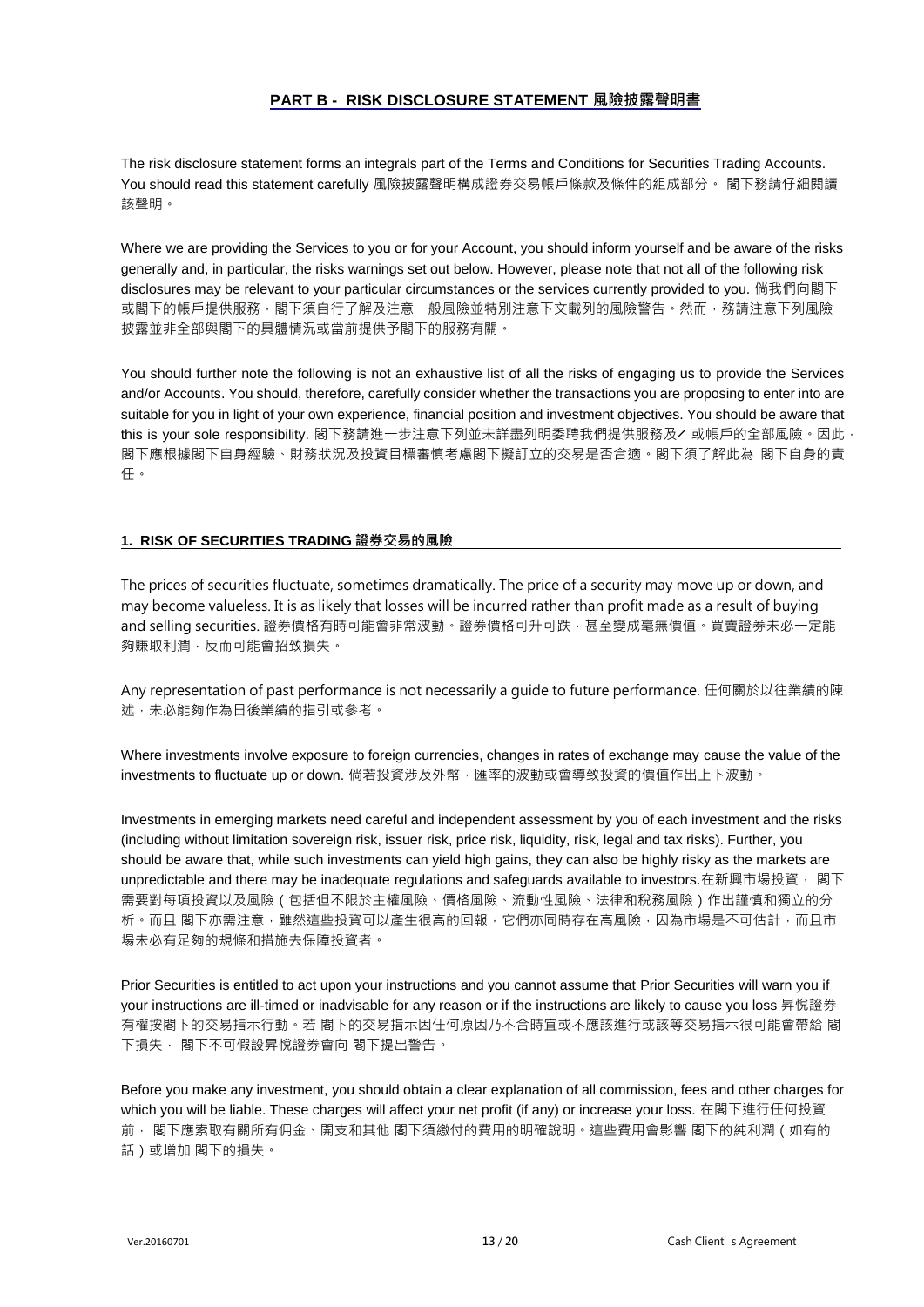#### **2. RISK OF TRADING MAIN BOARD STOCKS 主板證券交易的風險**

## **PRODUCT KNOWLEDGE AND RISK TOLERANCE 產品認識及承擔風險的能力**

Before trading in any security, investors should carefully read the most up-to-date prospectuses/listing documents, financial statements, announcements and other information published either on the issuers' websites, HKEX corporate and HKEXnews websites to learn about the product features and risk factors involved. Investors should not trade any security unless it suits their investment objectives, financial resources and risk tolerance. 在買賣任何證券前, 投資者 應細閱發行商網站、香港交易所公司網站或披露易網站所載的最新招股書╱ 上市文件、財務報表、公告及其他資料, 了解產品的特色及涉及的風 險因素。除非產品適合自己的投資目標、財務資源及承受風險能力,否則投資者不宜隨便 買賣證券。

## **PRICE AND LIQUIDITY RISKS 價格及流通量風險**

The price of any security may go up or down so there is an inherent risk that losses may be incurred as a result of buying and selling securities. Security prices may also fluctuate due to various market factors, and investors' exposure to risk may vary according to the type of orders they input (e.g. short selling orders, market orders, at auction orders), the way the transaction is financed (e.g. margin financing) and the nature of the security product concerned (e.g. whether it is leveraged or issued with a fixed expiry date). Liquidity of securities may also fluctuate, resulting in situations where an investor may not be able to buy or sell the security in a timely manner at their preferred price range if the turnover volume were to drop significantly. 任何證券的價格都可升可跌, 買賣證券必然存在損失的風險。此外, 證券價格或會因著各種市場因素而波動,投資者面對的 風險亦可能會因應種種因素而有別,例如其輸入買賣盤的種類 (如:賣空盤、市價盤或競價盤)、交易的融資方式(如:保證金 融資)、所涉及證券產品的性質(如:是否涉及槓 桿或有固定到期日)等等。證券的流通量也可能會波動,若成交量大跌,投資 者未必能及時以合意的價格買入或賣出 證券

## **COUNTERPARTY RISK 交易對手風險**

Some securities such as structured products and exchange traded funds may carry exposure to counterparty risk of financial intermediaries involved in structuring or managing the products concerned or providing liquidity to support trading of the securities. 部分證券(如結構性產品及交易所買賣基金)在產品設計或管理又或流通量提供上會牽涉到 金融中介人 · 投資這些產品的人 士因而尚要面對交易對手風險。下表為結構性產品及交易所買賣基金一般涉及的各類 金融中介人。

## **3. RISK OF TRADING GROWTH ENTERPRISE MARKET STOCKS 買賣創業板股份的風險**

Growth Enterprise Market (GEM) stocks involve a high investment risk. In particular, companies may list on GEM with neither a track record of profitability nor any obligation to forecast future profitability. GEM stocks may be very volatile and illiquid. 創業板股份涉及很高的投資風險。尤其是該等公司可在無需具備盈利往績及無需預測未來盈利的情 況下在創業板上市。創業板 股份可能非常波動及流通性很低。

You should make the decision to invest in GEM stocks only after due and careful consideration. The greater risk profile and other characteristics of GEM mean that it is a market more suited to professional and other sophisticated investors. 你只應在審慎及仔細考慮後, 才作出有關的投資決定。創業板市場的較高風險性質及其他特點, 意味著這個 市場較適合專業及其 他熟悉投資技巧的投資者。

Current information on GEM stocks may only be found on the internet website operated by The Stock Exchange of Hong Kong Limited. GEM companies are usually not required to issue paid announcements in gazetted newspapers. 現時有關創業板股份的資料只可以在香港聯合交易所有限公司所操作的互聯網網站上找到。創業板上市公司一般毋須 在憲報指定的報章刊登付費公告。

You should seek independent professional advice if you are uncertain of or have not understood any aspect of this risk disclosure statement or the nature and risks involved in trading GEM stocks. 假如你對本風險披露聲明的內容或 創業板市場的性質及在創業板買賣的股份所涉風險有不明白之處,應尋求獨立的專業意見。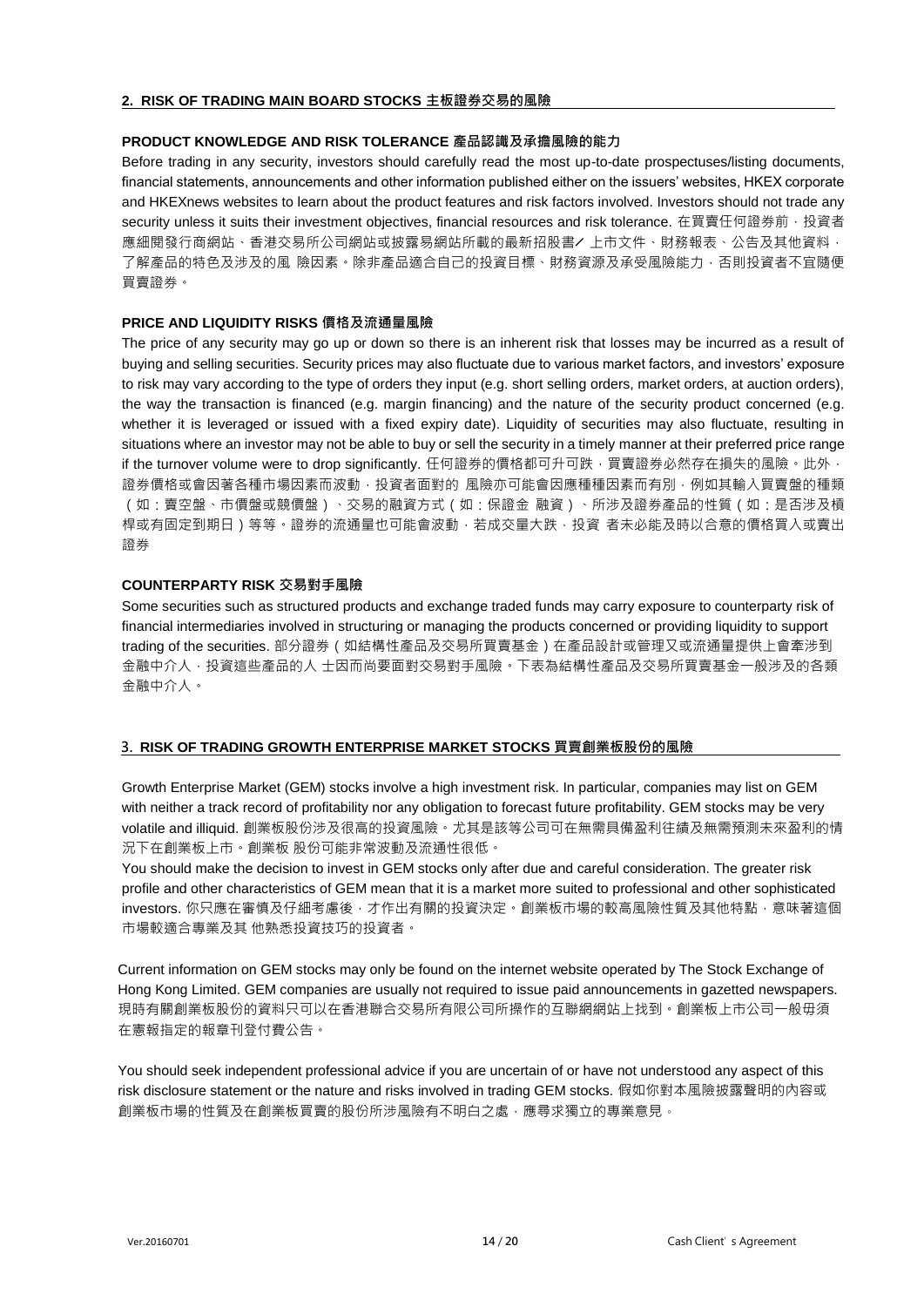## **4. RISKS OF CLIENT ASSETS RECEIVED OR HELD OUTSIDE HONG KONG** 在香港以外地方收取或持有的客戶資產的風險

Client assets received or held by the licensed or registered person outside Hong Kong are subject to the applicable laws and regulations of the relevant overseas jurisdiction which may be different from the Securities and Futures Ordinance (Cap. 571) and the rules made thereunder. Consequently, such client assets may not enjoy the same protection as that conferred on client assets received or held in Hong Kong 在香港以外地方收取或持有的客戶資產, 是受到有關海外司法管轄區的適用法律及規例所監管的。這些法律及規例與《證券及期貨條例》 ( 第 571 章 ) 及根據 該條例制訂的規則可能有所不同。因此,有關客戶資產將可能不會享有賦予在香港收取或持有的客戶資產的相同保障

## **5 . RISK OF PROVIDING AN AUTHORITY TO HOLD MAIL OR TO DIRECT MAIL TO THIRD PARTIES 郵件或將郵件轉交第三方的授權書的風險**

 If you provide the licensed or registered person with an authority to hold mail or to direct mail to third parties, it is important for you to promptly collect in person all contract notes and statements of your account and review them in detail to ensure that any anomalies or mistakes can be detected in a timely fashion. 假如你向持牌人或註冊人提供 授權書,允許持牌人或註冊人代存郵件或將郵件轉交予第三方,那麼你便須盡速親身收取所有關於你帳戶的成交單據 及結單,並加以詳細閱讀,以確保可及時偵察到任何差異或錯誤。

## **6. RISK OF TRADING NASDAQ-AMEX SECURITIES AT THE STOCK EXCHANGE OF HONG KONG LIMITED** 在香港聯合交易所有限公司買賣納斯達克-美國證券交易所證券的風險

The securities under the Nasdaq-Amex Pilot Program (PP) are aimed at sophisticated investors and that the Client shall consult the Client's licensed or registered person and become familiarized with the PP before trading in the PP securities since the PP securities are not regulated as a primary or secondary listing on the Main Board or the Growth Enterprise Market of the Exchange Hong Kong Limited.

按照納斯達克-美國證券交易所試驗計劃 (「試驗計劃」 )掛牌買賣的證券是為熟悉投資技巧的投資者而設的。客 戸在買賣該項試驗計劃的證券之前,會先咨詢持牌人或註冊人的意見和熟悉該項試驗計劃。客戶知悉,按照該項試 驗計劃掛牌買賣的證券並非以聯交所 的主板或創業板作第一或第二上市的證券類別加以監管。

Client begins to trade, the Client should obtain a clear explanation of all commission, fees and other charges for which the Client will be liable, since these charges will affect the Client's net profit (if any) or increase the Client's loss. 在開始交易之前,客戶先要清楚瞭解客戶必須繳付的所有佣金、費用或其他收費。這些費用將直接影響客戶可 獲得的淨(如有)或增加客戶的虧損。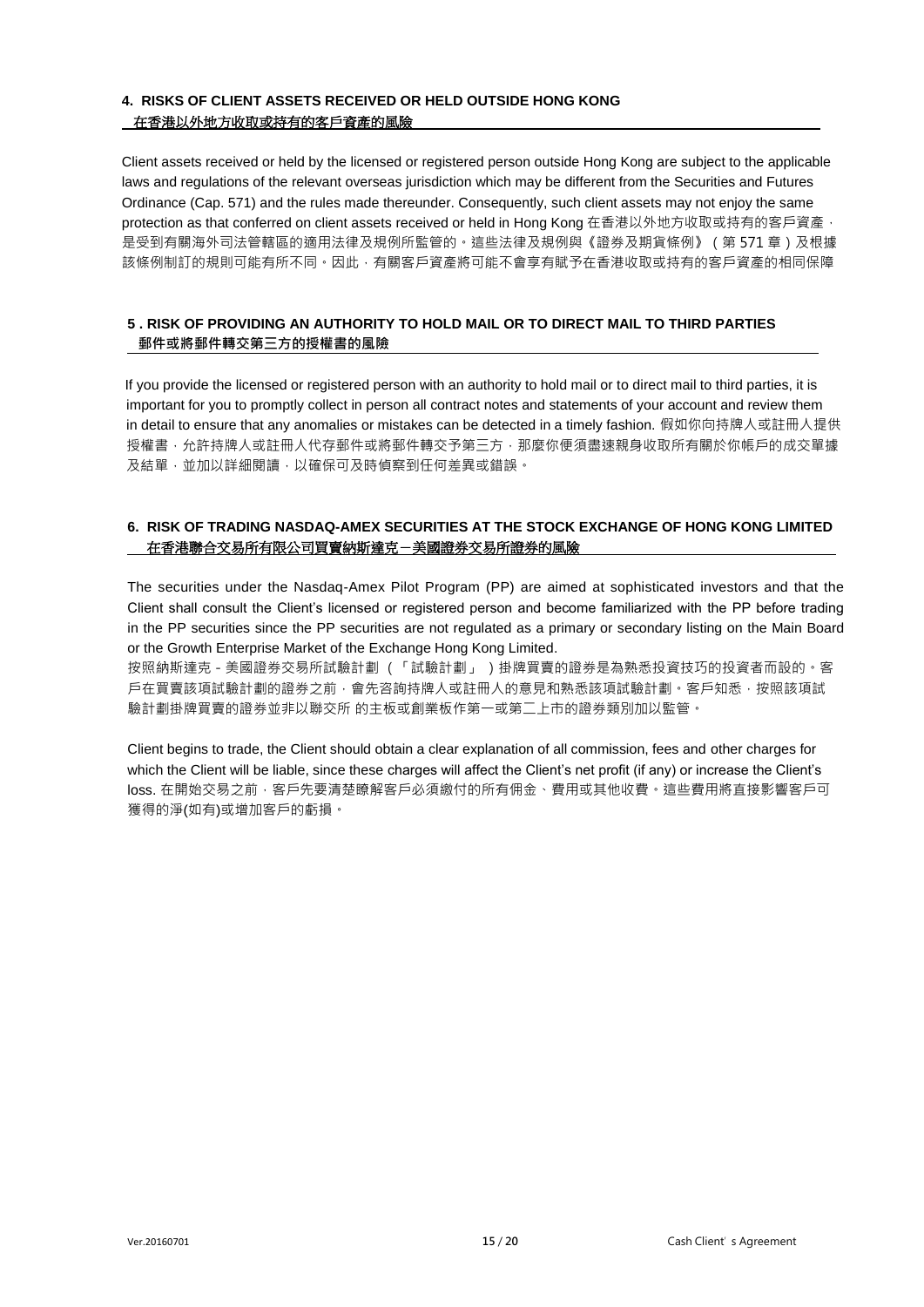## **PART C - PERSONAL INFORMATION COLLECTION STATEMENT 個人資料收集聲明書**

This notice is given by Prior Securities Limited (the Company) that pursuant to the Personal Data (Privacy) Ordinance (Cap. 486 of the Laws of Hong Kong Special Administrative Region) ("Ordinance") in relation to the supply of client's personal data to the Company for the opening or maintaining of client account(s) ("the Account') for securities trading and related services with the Company.

此告示是昇悅證券有限公司 (「本公司」) 依照香港特別行政區法例笫 486 章個人資料(私隱)條例(「條例」)作出的。它是關 於客戶在本公司開立或持續操作帳戶(「帳戶」)以作證券買賣及有關服務時向本公司提供個人資料的告示。

## <sup>1</sup> Purposes of Collection 收集目的

The personal data provided by client to the Company and in any documentation which comes into existence as a result of client's opening or maintaining of the Account with the Company, will be used by the Company for the following purposes:-

客戶因在本公司開設或持續操作帳戶而向本公司及在任何文件所提供的個人資料將被本公司作為下列用途:–

(a) activities relating to the processing of client's application to open and maintain the Account, including but not limited to conducting credit reporting through credit report agencies both in Hong Kong Special Administrative Region ("HKSAR") and overseas, or the processing of client's application for grant of credit or margin facilities by the Company or the maintaining and the review of such credit or margin facilities (if applicable);

與處理客戶申請開設及持續操作帳戶有關事宜,包括但不限於透過本港及海外的信貸報告或處理客戶向本公司申 請給予信貸或「孖展」的安排 (如適用);

- (b) activities relating to purchasing, selling, investing, exchanging, acquiring, holding, disposing of and generally dealing in and with all kinds of securities on behalf of client; and 代購買、出售、投資、交易、收購、保管、處置及辦理各種證券等有關事宜;及
- (c) maintenance of particulars and data in compliance with the statutes and subsidiary legislation which are enacted and effective in HKSAR relating to securities business and transactions and also in compliance with the codes of the Securities and Futures Commission ("SFC"), the rules and regulations of The Stock Exchange of Hong Kong Limited ("the Exchange") and Hong Kong Securities Clearing Company Limited ("the Clearing House").

保存有關資料 ・ 以符合本港所制訂有關證券交易的條例及附屬規例、證券及期貨事務監察委員會(「證監會」)的 守則,以及香港聯合交易所有限公司(「聯交所」)、香港中央結算有限公司(「中央結算」)的規則及規例。

## <sup>2</sup> The Obligation to Provide Personal Data 提供個人資料的責任

- 2.1 It is obligatory for client to supply the personal data as required by the Company. If client fails to supply the required personal data, the Company may refuse to open or maintain the Account or may refuse to provide services to client. 客戶有責任向本公司提供所需的個人資料。如客戶未有提供所需個人資料,本公司可拒絕為客戶開設或持續操 作帳戶或提供有關的服務。
- 2.2 When providing any personal data to the Company, please ensure that the data is accurate having regard to client's obligations under the Ordinance. 鍳於客戶在條例下的責任,當向本公司提供個人資料時,客戶須確認所提供的資料正確。
- 3 Disclosure of Information 資料的披露
	- 3.1 The Company may, as it deems necessary, disclose to its agents or nominees, associates, individuals or corporations dealing with securities, futures and options clearing and the Company's auditors such information as it requires to operate client's account or execute client's orders relating to the activities described in 1(b) above.

本公司如認為有需要,可向處理證券、期貨及期權結算的代理人或代名人、聯系人、個人或法團及本公司的核 數師披露客戶開設帳戶的資料以運作客戶帳戶或執行上述 1(b) 所提及的事宜。

3.2 In compliance with any statute and subsidiary legislation which are enacted and effective in HKSAR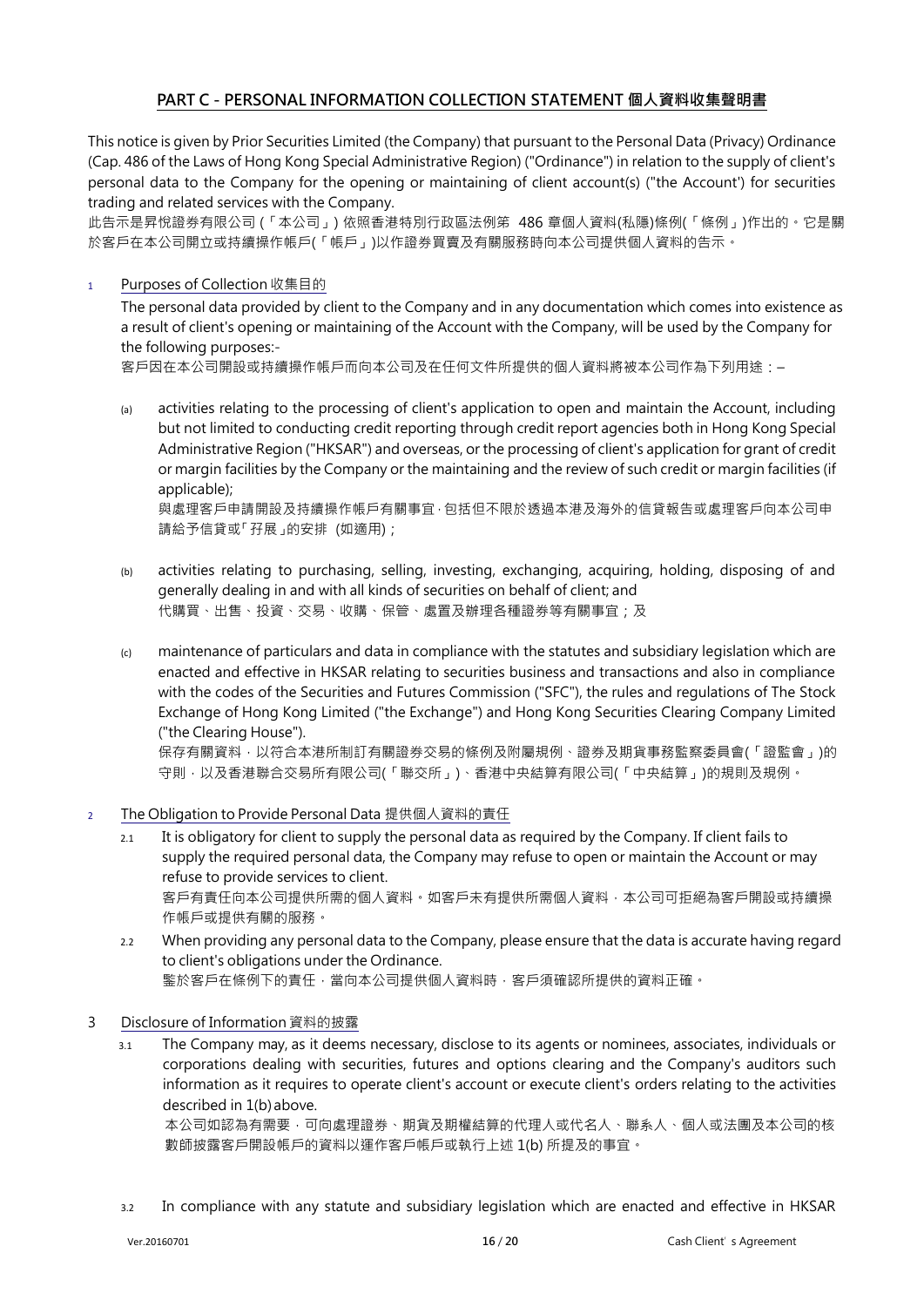relating to securities business and transactions and also in compliance with the codes of SFC, the rules and regulations of the Exchange and the Clearing House, SFC and any financial regulator as defined in the Ordinance, government bodies, other regulatory authorities, individuals or corporations who have the right to such data and information as prescribed by law.

為符合本港所制定有關證券交易的條例及附屬規例、證監會的守則、以及聯交所及中央結算的規則,客戶所提 供的個人資料,本公司可向聯交所及中央結算,證監會及條例所界定的財務監管機構,根據法律有權查閱該等 資料的政府部門,其他監管機構、個人或法團等披露。

## 4 Access to Personal Data查閱個人資料

In accordance with the terms of the Ordinance, client may request access to the personal data supplied by client and may request the Co mpany to correct any inaccurate data. The Company shall be entitled to charge a reasonable fee for processing of any data access request.

根據條例的規定,客戶可向本公司要求查閱及更改不正確的個人資料。本公司有權向客戶收取合理的費用以處理有關 要求。

## 5 Enquiries 查詢

Enquiries concerning the personal data provided by client to the Company, including the request for access and corrections, should be addressed to :-

如客戶對本公司提供的個人資料有任何疑問,包括查閱及更正該等個人資料,可致函:

## **Prior Securities Limited 昇悅證券有限公司**

Office Address: Room 902, 9/F Harcourt House, 39 Gloucester Road, Wan Chai, Hong Kong 辦 公 室 地 址: 香港灣仔告士打道 39 號夏慤大廈 9 樓 902 室

Telephone No 電話號碼 : (852) 2110 0181 Fax No. 傳真號碼 : (852) 2110 0183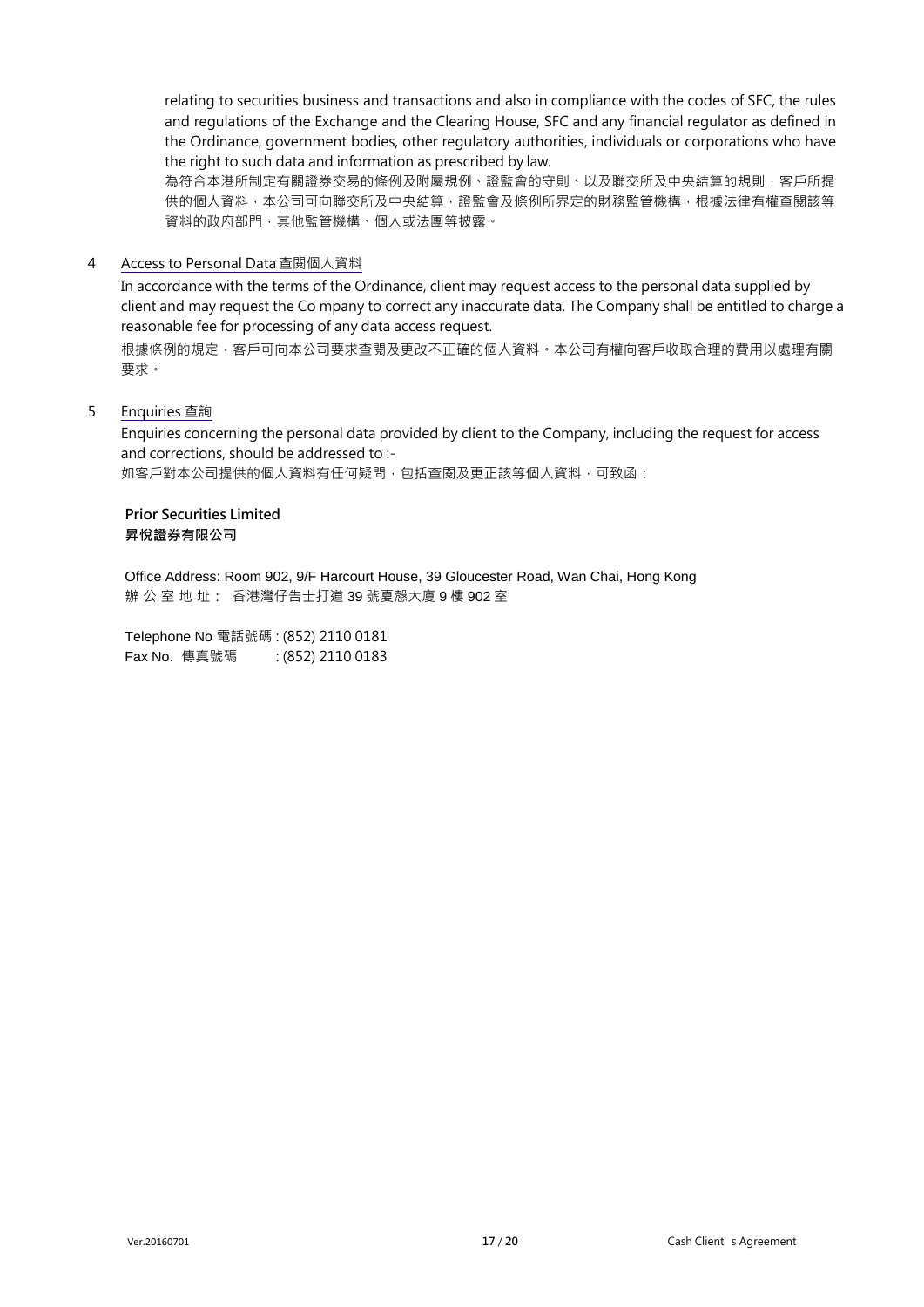## **Part D – INTERNET SECURITIES TRADING SERVICES AGREEMENT 互聯網證券交易服務協議**

If I/We hereby apply for your internet securities trading services with the following additional services . In consideration of your providing internet securities trading services, I/we agree and accept that:-

若本人/吾等申請您的互聯網證券買賣服務,鑒於閣下提供網上證券交易服務,本人/本公司同意及接受:

- 1. The Services are for my/our sole and exclusive use. At no time and under no circumstances shall I/we disclose the user identification code (the 'User ID') and/or the password (the 'Password') of the Services to any other person. 此服務僅供本人/本公司獨家使用。在任何時候及情況下,本人/本公司均不得向任何其他人士透露使用者名稱及/或密 碼。
- 2. I/We shall be fully responsible for any accidental or unauthorised disclosure of the User ID and/or the Password to any other person and shall bear the risks of the User ID and/or the Password being used by unauthorised persons or for unauthorised purposes. 若使用者名稱及/或密碼在任何無意或未經授權的情況下為其他人士所知悉,本人/本公司須負全責;使用者名稱及/ 或 密碼被未經授權人士使用或被用於未經授權用途的風險,亦須由本人/本公司承擔。
- 3. Any instruction given in connection with the Services by quoting the User ID and the Password of mine/ours, once given, may not be rescinded or withdrawn without your consent. All such instructions given, as understood and acted on by you in good faith, shall be irrevocable and binding on me/us whether given by me/us or by any other person purporting to be me/us. You shall be under no duty to verify the identity or authority of the person giving any such instruction or the authenticity of such instruction apart from verifying the User ID and the Password.

經引用使用者名稱及密碼之任何與此服務有關的指示,一經發出後,如未經閣下同意,一概不得取消或撤回。所有此等 已發出的指示,不論由本人/本公司或聲稱為本人/本公司的任何其他人士發出,經閣下按其誠信理解並予以執行後,即 不可撤回,且對本人/本公司有約束力。除核證本人/本公司的使用者名稱及密碼外,閣下並無任何責任, 核證任何此等 指示的人士的身分,或核證此等指示的真確性。

4. I/We shall be fully liable and responsible for all consequences arising from or in connection with use of the Services and/or access to any information or report or any other information as a result of such use by me/us or any other person whether or not authorised.

本人/本公司或任何其他人士(不論經授權與否)使用此服務及/或因使用此服務而獲得任何資訊或報告或其他資料而產 生或與其有關的後果,本人/本公司須承擔全部責任。

5. I/We shall indemnify you, any other person appointed by you and their respective officers and employees against all claims, liabilities, damages, losses, costs and expenses of any kind which may be incurred by you and/or any of them and all actions or proceedings which may be brought by or against you and/or any of them in connection with the provision of the Services and/or as a result of any default by me/us in the performance of these terms and conditions unless due to your and/or their negligence or wilful default, and this indemnity shall continue despite the termination of these terms and conditions.

本人/本公司須就閣下、閣下委任的任何其他人士,及上述機構/人士的有關行政人員及僱員可能招致的一切申索、 債 務、損害賠償、損失、法律費用及任何性質開支對閣下及/或該等機構/人士作出彌償;並就閣下及/或該等機構/人士可 能在與提供此服務有關連的情況下,及/或由於本人/本公司在履行此等條款與細則時有任何失責而可能提出的任何法律 訴訟或程序,或可能遭受到的任何法律訴訟或程序作出彌償,但由於閣下、上述機構/人士的疏忽或故意失 責而招致者 除外。是項彌償將於此等條款與細則終止生效後繼續維持有效。

- 6. Data held by you relating to me/us will be kept confidential but you may provide such information to any agent, contractor or third party service provider who provides administrative, telecommunications, computer or other services in connection with the operation of the Services. 閣下會對其持有本人/本公司的資料保密,但閣下可能會把該等資料提供給任何代理人、承包人、或向閣下提供行政、 電訊、電腦或其他與此服務運作有關的第三方服務供應者。
- 7. You reserve the right to charge fees in relation to the use and/or termination of the Services and to revise such fees. You shall determine and give reasonable notice to me/us the rate of any fee from time to time before they become effective which shall be binding on me/us if I/we continue to maintain or use the Services on or after the effective date. Fees may be collected from me/us in such manner and at such intervals as you may specify. 閣下有權就此服務的使用及/或終止使用收取費用,以及調整該等收費。閣下將不時就各類費用釐訂收費率,並在生效 前的合理時間向本人/本公司發出通知;如本人/本公司於該等收費率生效日期當日或其後繼續保留或使用此服 務,則該 等收費率即對本人/本公司具有約束力。閣下可指定向本人/本公司收費的方式及周期。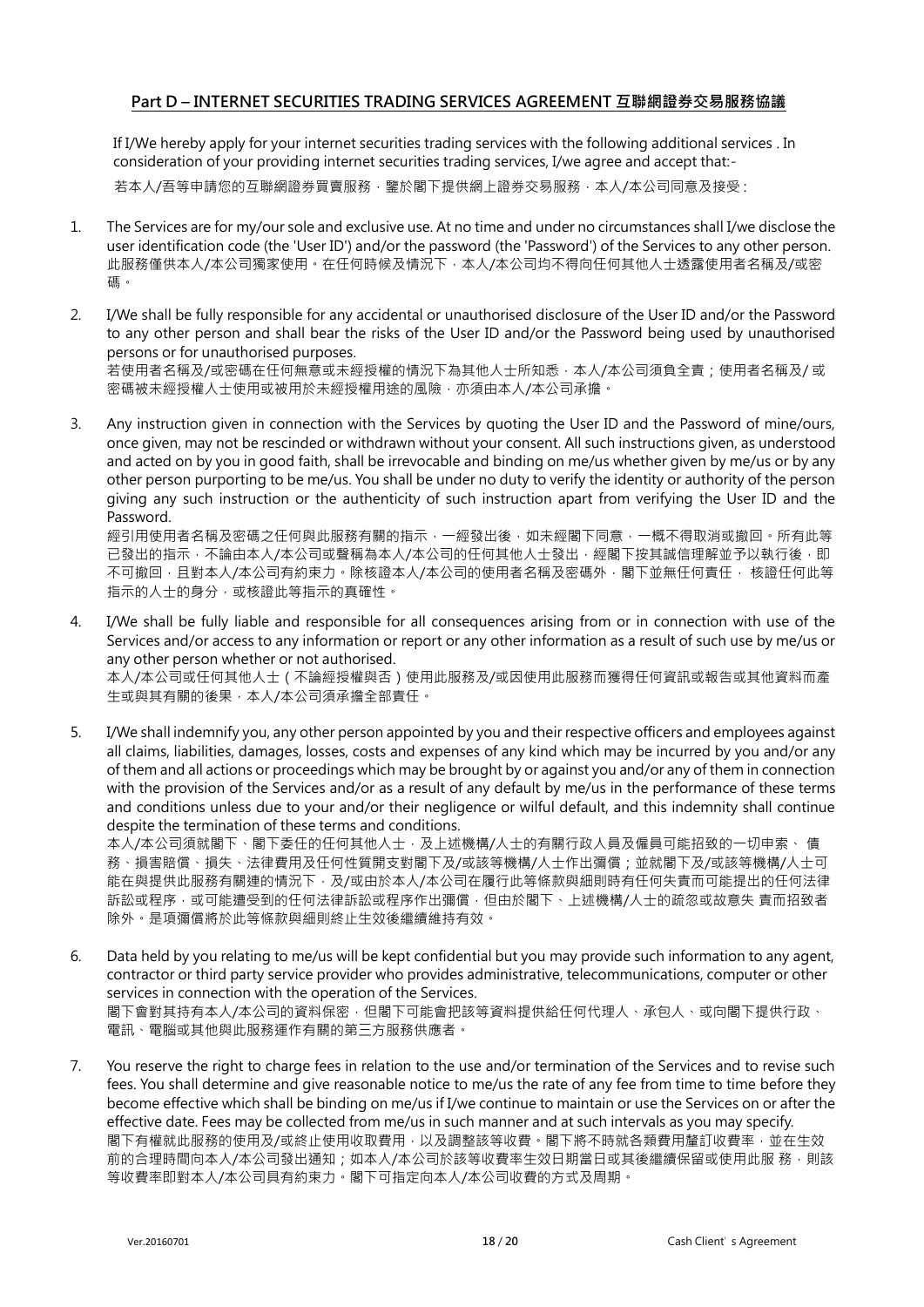8. All electronic channel and internet is, due to unpredictable traffic congestion and other reason, an inherently unreliable medium of communication and that such unreliability is beyond your control. I /We acknowledge that, as a result of such unreliability, there are security risks and risks of failure or delay in the transmission and receipt of instructions and other information and that this may result in influence on integrity and privacy of data, failure or delay in the execution of instructions and/or the execution of instructions at prices different from those prevailing at the time the instructions were given.

由於通訊擠塞及其他原因,任何電子渠道和互聯網屬不可靠通訊媒體,而此不可靠本質並非閣下所能控制。本人/本 公 司確認由於有此不可靠本質,在傳送及接收指令及其他通訊時會存在保安風險及無法傳送及接收以及延誤風險,影響資 料的完整性和私隱性,或導致無法或延誤執行指令及/或執行指令時之價位有別於指令發出時之價位。

- 9. I/We acknowledge and agree that there are risks of interception of instructions as well as of misunderstanding or errors in any communication and that such risks shall be absolutely borne by me/us. In addition, I/we acknowledge and agree that it is not usually possible to cancel an instruction after it has been given. 本人/本公司確認及同意,在任何通訊中均存在指令遭人截取、誤解或出錯之風險,而此等風險須由本人/本公司全部承 擔。再者本人/本公司確認及同意指令一經發出,通常不能撤消。
- 10. All online quoted data and information provided by you or any other third party is for reference purpose only and you shall not be liable for any inaccuracy thereof or any loss and damages whatsoever me/us in reliance thereon.

所有閣下及/或其他第三者於網上所報數據及資料只屬參考性質,閣下不會就其準確性或本人/本公司對之依賴而產 生之 任何損失及損害承擔任何責任。

11. The Services are only one of the order placing methods and I/we shall be bound by the client's agreement between you and me/us for orders placing through the Services as if orders placing through ordinary methods. In addition, in case of discrepancies between the English and Chinese versions, the English version shall apply and prevail.

此服務只為其中一種指示買賣方法。本人/本公司以此種方法指示買賣將如同以常用方法指示買賣般受客戶協議書約 束。再者中英文本如有歧異,應以英文本為準。